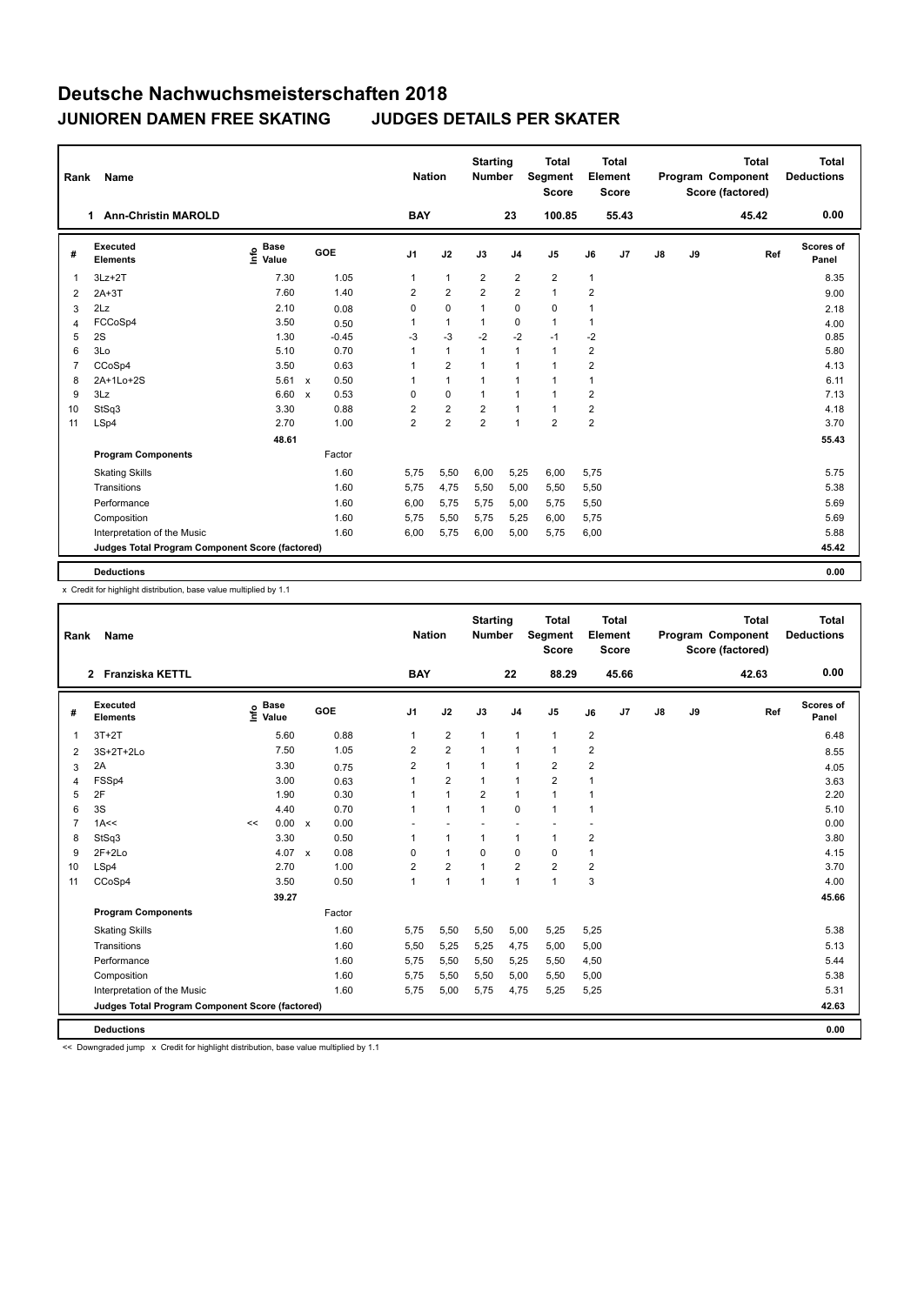| Rank           | <b>Name</b>                                     |         |                                           |                           |         | <b>Nation</b>  |                          | <b>Starting</b><br><b>Number</b> |                          | <b>Total</b><br><b>Segment</b><br><b>Score</b> |                | <b>Total</b><br>Element<br><b>Score</b> |    |    | <b>Total</b><br>Program Component<br>Score (factored) | <b>Total</b><br><b>Deductions</b> |
|----------------|-------------------------------------------------|---------|-------------------------------------------|---------------------------|---------|----------------|--------------------------|----------------------------------|--------------------------|------------------------------------------------|----------------|-----------------------------------------|----|----|-------------------------------------------------------|-----------------------------------|
|                | <b>Tina HELLEKEN</b><br>3                       |         |                                           |                           |         | <b>SAS</b>     |                          |                                  | 21                       | 76.96                                          |                | 35.06                                   |    |    | 41.90                                                 | 0.00                              |
| #              | Executed<br><b>Elements</b>                     |         | $\frac{e}{E}$ Base<br>$\frac{E}{E}$ Value |                           | GOE     | J <sub>1</sub> | J2                       | J3                               | J <sub>4</sub>           | J <sub>5</sub>                                 | J6             | J7                                      | J8 | J9 | Ref                                                   | <b>Scores of</b><br>Panel         |
| $\overline{1}$ | 3Lz                                             |         | 6.00                                      |                           | 0.88    | $\mathbf{1}$   | $\mathbf 0$              | $\overline{2}$                   | $\mathbf 0$              | $\overline{2}$                                 | $\overline{2}$ |                                         |    |    |                                                       | 6.88                              |
| 2              | $3T+2T$                                         |         | 5.60                                      |                           | 0.53    | 1              | $\mathbf{1}$             | $\mathbf{1}$                     | $-1$                     | 0                                              | 1              |                                         |    |    |                                                       | 6.13                              |
| 3              | 2A                                              |         | 3.30                                      |                           | 0.88    | $\overline{2}$ | $\mathbf{1}$             | $\overline{2}$                   | $\mathbf{1}$             | $\overline{2}$                                 | $\overline{2}$ |                                         |    |    |                                                       | 4.18                              |
| 4              | $2Lo+2T$                                        |         | 3.10                                      |                           | $-0.23$ | $-1$           | $-1$                     | $-1$                             | $-1$                     | $\Omega$                                       | 1              |                                         |    |    |                                                       | 2.87                              |
| 5              | CCoSp4                                          |         | 3.50                                      |                           | 0.63    | 1              | $\overline{2}$           | 1                                | $\mathbf{1}$             | $\mathbf{1}$                                   | $\overline{2}$ |                                         |    |    |                                                       | 4.13                              |
| 6              | $2F+2T^*$                                       | $\star$ | 2.09                                      | $\mathsf{x}$              | 0.00    | $\Omega$       | $\Omega$                 | $\Omega$                         | $\mathbf 0$              | $\Omega$                                       | 1              |                                         |    |    |                                                       | 2.09                              |
| $\overline{7}$ | 1A                                              |         | 1.21                                      | $\boldsymbol{\mathsf{x}}$ | $-0.05$ | 0              | $\mathbf 0$              | $\mathbf 0$                      | $-1$                     | $\mathbf 0$                                    | $-1$           |                                         |    |    |                                                       | 1.16                              |
| 8              | 2Lz+1Lo*+2F*+REP                                | $\star$ | 1.62                                      | $\boldsymbol{\mathsf{x}}$ | 0.00    | $\mathbf 0$    | $\mathbf 0$              | $\mathbf 0$                      | $-1$                     | $\mathbf 0$                                    | 0              |                                         |    |    |                                                       | 1.62                              |
| 9              | FCCoSp                                          |         | 0.00                                      |                           | 0.00    |                | $\overline{\phantom{a}}$ |                                  | $\overline{\phantom{a}}$ | $\overline{\phantom{a}}$                       |                |                                         |    |    |                                                       | 0.00                              |
| 10             | StSq2                                           |         | 2.60                                      |                           | 0.50    | 1              | $\mathbf{1}$             | $\mathbf{1}$                     | $\overline{1}$           | $\mathbf 0$                                    | $\mathbf{1}$   |                                         |    |    |                                                       | 3.10                              |
| 11             | LSp3                                            |         | 2.40                                      |                           | 0.50    | 1              | $\overline{1}$           | $\overline{1}$                   | $\overline{1}$           | $\mathbf{1}$                                   | $\overline{2}$ |                                         |    |    |                                                       | 2.90                              |
|                |                                                 |         | 31.42                                     |                           |         |                |                          |                                  |                          |                                                |                |                                         |    |    |                                                       | 35.06                             |
|                | <b>Program Components</b>                       |         |                                           |                           | Factor  |                |                          |                                  |                          |                                                |                |                                         |    |    |                                                       |                                   |
|                | <b>Skating Skills</b>                           |         |                                           |                           | 1.60    | 5,50           | 5,50                     | 5,50                             | 5,25                     | 5,50                                           | 5,75           |                                         |    |    |                                                       | 5.50                              |
|                | Transitions                                     |         |                                           |                           | 1.60    | 5,25           | 5,00                     | 5,25                             | 4,50                     | 4,75                                           | 5,25           |                                         |    |    |                                                       | 5.06                              |
|                | Performance                                     |         |                                           |                           | 1.60    | 5,50           | 4,75                     | 5,25                             | 5,00                     | 5,00                                           | 5,50           |                                         |    |    |                                                       | 5.19                              |
|                | Composition                                     |         |                                           |                           | 1.60    | 5,50           | 5,00                     | 5,25                             | 5,00                     | 5,25                                           | 5,50           |                                         |    |    |                                                       | 5.25                              |
|                | Interpretation of the Music                     |         |                                           |                           | 1.60    | 5,50           | 5,00                     | 5,25                             | 4,75                     | 5,00                                           | 5,75           |                                         |    |    |                                                       | 5.19                              |
|                | Judges Total Program Component Score (factored) |         |                                           |                           |         |                |                          |                                  |                          |                                                |                |                                         |    |    |                                                       | 41.90                             |
|                | <b>Deductions</b>                               |         |                                           |                           |         |                |                          |                                  |                          |                                                |                |                                         |    |    |                                                       | 0.00                              |

\* Invalid element x Credit for highlight distribution, base value multiplied by 1.1 REP Jump repetition

| Rank           | Name                                            |                              |                           |         | <b>Nation</b>  |                | <b>Starting</b><br><b>Number</b> |                | <b>Total</b><br>Segment<br><b>Score</b> |              | <b>Total</b><br>Element<br><b>Score</b> |    |    | <b>Total</b><br><b>Program Component</b><br>Score (factored) | <b>Total</b><br><b>Deductions</b> |
|----------------|-------------------------------------------------|------------------------------|---------------------------|---------|----------------|----------------|----------------------------------|----------------|-----------------------------------------|--------------|-----------------------------------------|----|----|--------------------------------------------------------------|-----------------------------------|
|                | 4 Lea SCHWAMBERGER                              |                              |                           |         | <b>BAY</b>     |                |                                  | 20             | 75.11                                   |              | 38.31                                   |    |    | 38.80                                                        | 2.00                              |
| #              | Executed<br><b>Elements</b>                     | <b>Base</b><br>١nfo<br>Value | GOE                       |         | J <sub>1</sub> | J2             | J3                               | J <sub>4</sub> | J <sub>5</sub>                          | J6           | J <sub>7</sub>                          | J8 | J9 | Ref                                                          | Scores of<br>Panel                |
| 1              | $3T+2T$                                         | 5.60                         |                           | 0.53    | $\mathbf{1}$   | $\mathbf{1}$   | $\mathbf 0$                      | $\mathbf 0$    | $\mathbf{1}$                            | $\mathbf{1}$ |                                         |    |    |                                                              | 6.13                              |
| 2              | 2A                                              | 3.30                         |                           | $-1.50$ | -3             | $-3$           | $-3$                             | $-3$           | $-3$                                    | $-3$         |                                         |    |    |                                                              | 1.80                              |
| 3              | 2Lz+2Lo+2Lo                                     | 5.70                         |                           | 0.08    | 0              | $\mathbf 0$    | $\mathbf{1}$                     | $\mathbf{1}$   | 0                                       | 0            |                                         |    |    |                                                              | 5.78                              |
| 4              | FCSSp4                                          | 3.00                         |                           | 0.50    | 0              | $\mathbf{1}$   | $\mathbf{1}$                     | $\mathbf{1}$   | $\mathbf{1}$                            | $\mathbf{1}$ |                                         |    |    |                                                              | 3.50                              |
| 5              | $3T+2T$                                         | 6.16                         | $\mathsf{x}$              | 0.18    | 0              | $\mathbf{1}$   | $\mathbf 0$                      | $-1$           | $\mathbf{1}$                            | 0            |                                         |    |    |                                                              | 6.34                              |
| 6              | 2Lz                                             | 2.31                         | $\mathsf{x}$              | 0.00    | 0              | $-1$           | $\mathbf 0$                      | $\mathbf 0$    | 0                                       | 0            |                                         |    |    |                                                              | 2.31                              |
| $\overline{7}$ | 2F                                              | 2.09                         | $\boldsymbol{\mathsf{x}}$ | $-0.90$ | $-3$           | $-3$           | $-3$                             | $-3$           | $-3$                                    | $-3$         |                                         |    |    |                                                              | 1.19                              |
| 8              | 1A                                              | 1.21                         | $\mathsf{x}$              | $-0.40$ | $-2$           | $-2$           | $-2$                             | $-3$           | $-2$                                    | $-2$         |                                         |    |    |                                                              | 0.81                              |
| 9              | CCoSp4                                          | 3.50                         |                           | 0.50    | $\Omega$       | $\mathbf{1}$   | 1                                | $\mathbf{1}$   | $\mathbf{1}$                            | 2            |                                         |    |    |                                                              | 4.00                              |
| 10             | StSq3                                           | 3.30                         |                           | 0.25    | 0              | $\overline{1}$ | $\overline{1}$                   | $\Omega$       | 0                                       | 1            |                                         |    |    |                                                              | 3.55                              |
| 11             | LSp3                                            | 2.40                         |                           | 0.50    | 1              | 1              | $\mathbf{1}$                     | $\mathbf{1}$   | 1                                       | $\mathbf{1}$ |                                         |    |    |                                                              | 2.90                              |
|                |                                                 | 38.57                        |                           |         |                |                |                                  |                |                                         |              |                                         |    |    |                                                              | 38.31                             |
|                | <b>Program Components</b>                       |                              |                           | Factor  |                |                |                                  |                |                                         |              |                                         |    |    |                                                              |                                   |
|                | <b>Skating Skills</b>                           |                              |                           | 1.60    | 5,25           | 5,00           | 5,00                             | 4,50           | 5,00                                    | 5,25         |                                         |    |    |                                                              | 5.06                              |
|                | Transitions                                     |                              |                           | 1.60    | 4,75           | 4.75           | 4.75                             | 4.50           | 5,00                                    | 4,75         |                                         |    |    |                                                              | 4.75                              |
|                | Performance                                     |                              |                           | 1.60    | 5,25           | 4,75           | 4,75                             | 4,25           | 4,75                                    | 4,50         |                                         |    |    |                                                              | 4.69                              |
|                | Composition                                     |                              |                           | 1.60    | 5,25           | 5,00           | 5,00                             | 4,50           | 5,00                                    | 5,00         |                                         |    |    |                                                              | 5.00                              |
|                | Interpretation of the Music                     |                              |                           | 1.60    | 5,00           | 5,00           | 4,75                             | 4,25           | 4,75                                    | 4,50         |                                         |    |    |                                                              | 4.75                              |
|                | Judges Total Program Component Score (factored) |                              |                           |         |                |                |                                  |                |                                         |              |                                         |    |    |                                                              | 38.80                             |
|                | <b>Deductions</b>                               |                              | Falls:                    | $-2.00$ |                |                |                                  |                |                                         |              |                                         |    |    |                                                              | $-2.00$                           |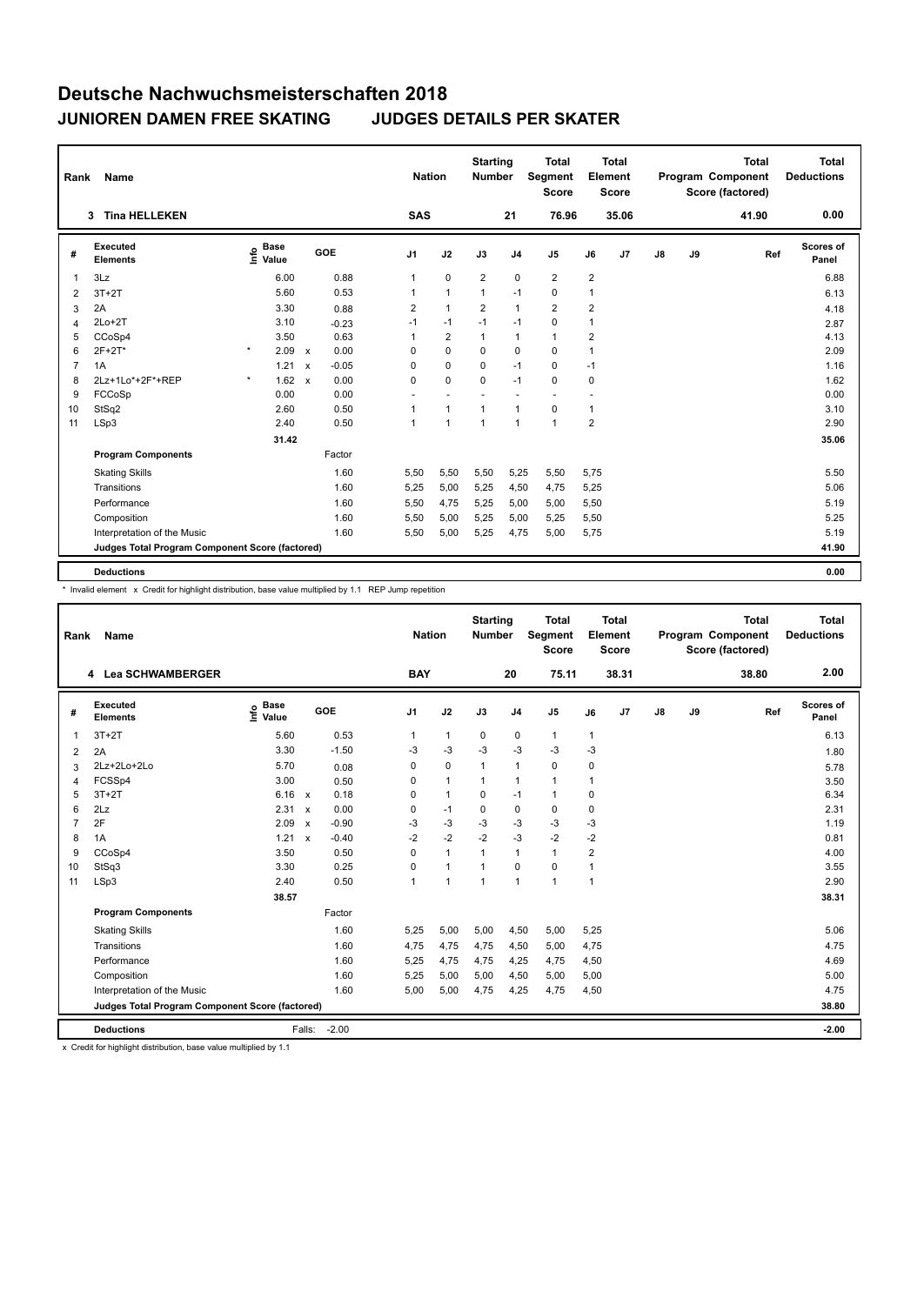| Rank           | Name                                            |                              |              |         | <b>Nation</b>  |                | <b>Starting</b><br><b>Number</b> |                | <b>Total</b><br><b>Segment</b><br><b>Score</b> |      | <b>Total</b><br>Element<br><b>Score</b> |    |    | <b>Total</b><br><b>Program Component</b><br>Score (factored) | Total<br><b>Deductions</b> |
|----------------|-------------------------------------------------|------------------------------|--------------|---------|----------------|----------------|----------------------------------|----------------|------------------------------------------------|------|-----------------------------------------|----|----|--------------------------------------------------------------|----------------------------|
|                | <b>Elodie EUDINE</b><br>5                       |                              |              |         | <b>BAY</b>     |                |                                  | 18             | 74.15                                          |      | 39.23                                   |    |    | 37.92                                                        | 3.00                       |
| #              | Executed<br><b>Elements</b>                     | <b>Base</b><br>١nfo<br>Value |              | GOE     | J <sub>1</sub> | J2             | J3                               | J <sub>4</sub> | J <sub>5</sub>                                 | J6   | J <sub>7</sub>                          | J8 | J9 | Ref                                                          | Scores of<br>Panel         |
| 1              | $3S+2T$                                         | 5.70                         |              | 0.70    | 1              | $\mathbf{1}$   | $\mathbf{1}$                     | $\mathbf{1}$   | $\mathbf{1}$                                   | 1    |                                         |    |    |                                                              | 6.40                       |
| 2              | $3T+2T$                                         | 5.60                         |              | 0.70    | 1              | $\mathbf{1}$   | 1                                | $\mathbf{1}$   | $\mathbf{1}$                                   | 1    |                                         |    |    |                                                              | 6.30                       |
| 3              | 3Lo                                             | 5.10                         |              | $-2.10$ | -3             | $-3$           | $-3$                             | $-3$           | $-3$                                           | $-3$ |                                         |    |    |                                                              | 3.00                       |
| 4              | 3S                                              | 4.40                         |              | 0.70    | 1              | $\mathbf{1}$   | $\mathbf{1}$                     | $\mathbf{1}$   | $\mathbf{1}$                                   | 1    |                                         |    |    |                                                              | 5.10                       |
| 5              | FCSp4                                           | 3.20                         |              | 0.38    | 0              | $\mathbf{1}$   | 1                                | $\mathbf{1}$   | $\mathbf{1}$                                   | 0    |                                         |    |    |                                                              | 3.58                       |
| 6              | 2A                                              | 3.63                         | $\mathsf{x}$ | $-1.50$ | $-3$           | $-3$           | -3                               | $-3$           | $-3$                                           | $-3$ |                                         |    |    |                                                              | 2.13                       |
| $\overline{7}$ | CCoSp4                                          | 3.50                         |              | 0.00    | 0              | $\mathbf 0$    | $\mathbf 0$                      | 0              | $\mathbf{1}$                                   | 0    |                                         |    |    |                                                              | 3.50                       |
| 8              | 3T                                              | 4.73                         | $\mathbf{x}$ | $-2.10$ | $-3$           | $-3$           | $-3$                             | $-3$           | $-3$                                           | $-2$ |                                         |    |    |                                                              | 2.63                       |
| 9              | StSq3                                           | 3.30                         |              | 0.13    | 0              | $\mathbf 0$    | $\mathbf{1}$                     | $\Omega$       | $\mathbf 0$                                    | 1    |                                         |    |    |                                                              | 3.43                       |
| 10             | 1A                                              | 1.21                         | $\mathsf{x}$ | $-0.20$ | $-1$           | $-1$           | $-1$                             | $-1$           | $-1$                                           | $-1$ |                                         |    |    |                                                              | 1.01                       |
| 11             | LSp2                                            | 1.90                         |              | 0.25    | 0              | $\overline{1}$ | $\mathbf{1}$                     | $\mathbf 0$    | $\mathbf 0$                                    | 1    |                                         |    |    |                                                              | 2.15                       |
|                |                                                 | 42.27                        |              |         |                |                |                                  |                |                                                |      |                                         |    |    |                                                              | 39.23                      |
|                | <b>Program Components</b>                       |                              |              | Factor  |                |                |                                  |                |                                                |      |                                         |    |    |                                                              |                            |
|                | <b>Skating Skills</b>                           |                              |              | 1.60    | 5,00           | 5,25           | 5,25                             | 4,75           | 5,00                                           | 4,50 |                                         |    |    |                                                              | 5.00                       |
|                | Transitions                                     |                              |              | 1.60    | 4,25           | 5,25           | 4,50                             | 4,50           | 4,50                                           | 4,25 |                                         |    |    |                                                              | 4.44                       |
|                | Performance                                     |                              |              | 1.60    | 5,00           | 5,50           | 4,75                             | 4,75           | 4,50                                           | 4,00 |                                         |    |    |                                                              | 4.75                       |
|                | Composition                                     |                              |              | 1.60    | 5,00           | 5,50           | 4,75                             | 4,75           | 5,00                                           | 4,25 |                                         |    |    |                                                              | 4.88                       |
|                | Interpretation of the Music                     |                              |              | 1.60    | 4,75           | 5,00           | 4,50                             | 4,50           | 4,75                                           | 4,00 |                                         |    |    |                                                              | 4.63                       |
|                | Judges Total Program Component Score (factored) |                              |              |         |                |                |                                  |                |                                                |      |                                         |    |    |                                                              | 37.92                      |
|                | <b>Deductions</b>                               |                              | Falls:       | $-3.00$ |                |                |                                  |                |                                                |      |                                         |    |    |                                                              | $-3.00$                    |

x Credit for highlight distribution, base value multiplied by 1.1

| Rank           | <b>Name</b>                                     |         |                                  |                           |         |                | <b>Nation</b> | <b>Starting</b><br><b>Number</b> |                | <b>Total</b><br>Segment<br><b>Score</b> |                | <b>Total</b><br>Element<br><b>Score</b> |               |    | <b>Total</b><br><b>Program Component</b><br>Score (factored) |     | <b>Total</b><br><b>Deductions</b> |
|----------------|-------------------------------------------------|---------|----------------------------------|---------------------------|---------|----------------|---------------|----------------------------------|----------------|-----------------------------------------|----------------|-----------------------------------------|---------------|----|--------------------------------------------------------------|-----|-----------------------------------|
|                | <b>Catharina HAUSLADEN</b><br>6                 |         |                                  |                           |         | <b>BAY</b>     |               |                                  | 17             | 73.89                                   |                | 35.99                                   |               |    | 37.90                                                        |     | 0.00                              |
| #              | <b>Executed</b><br><b>Elements</b>              |         | <b>Base</b><br>e Base<br>⊆ Value |                           | GOE     | J <sub>1</sub> | J2            | J3                               | J <sub>4</sub> | J5                                      | J6             | J7                                      | $\mathsf{J}8$ | J9 |                                                              | Ref | Scores of<br>Panel                |
| $\mathbf 1$    | $2A+2T$                                         |         | 4.60                             |                           | 0.25    | 2              | 0             | $\mathbf 0$                      | $-1$           | $\mathbf{1}$                            | $\mathbf{1}$   |                                         |               |    |                                                              |     | 4.85                              |
| 2              | 2A                                              |         | 3.30                             |                           | 0.63    | $\overline{2}$ | $\mathbf{1}$  | $\mathbf{1}$                     | 1              | $\mathbf{1}$                            | $\overline{2}$ |                                         |               |    |                                                              |     | 3.93                              |
| 3              | $2F+2T$                                         |         | 3.20                             |                           | 0.08    | 1              | 0             | 0                                | $\mathbf 0$    | 0                                       | 1              |                                         |               |    |                                                              |     | 3.28                              |
| $\overline{4}$ | 2S                                              |         | 1.30                             |                           | 0.00    | 0              | 0             | 0                                | $\mathbf 0$    | 0                                       | 0              |                                         |               |    |                                                              |     | 1.30                              |
| 5              | LSp3                                            |         | 2.40                             |                           | 0.13    | $\Omega$       | $\mathbf{1}$  | 0                                | $\mathbf 0$    | 0                                       | 1              |                                         |               |    |                                                              |     | 2.53                              |
| 6              | 2Lz+2Lo+2Lo<                                    | $\prec$ | 5.72                             | $\mathsf{x}$              | $-0.15$ | 0              | 0             | $-1$                             | $-1$           | $-1$                                    | 0              |                                         |               |    |                                                              |     | 5.57                              |
| $\overline{7}$ | FCCoSp4V                                        |         | 3.00                             |                           | 0.00    | 0              | $\mathbf 0$   | $\Omega$                         | $-1$           | 0                                       | 1              |                                         |               |    |                                                              |     | 3.00                              |
| 8              | 2Lz                                             |         | 2.31                             | $\boldsymbol{\mathsf{x}}$ | 0.30    | $\overline{2}$ | $\mathbf{1}$  | 1                                | $\mathbf 0$    | $\mathbf{1}$                            | 1              |                                         |               |    |                                                              |     | 2.61                              |
| 9              | 2F                                              |         | 2.09                             | $\mathsf{x}$              | 0.23    | 1              | 0             | $\mathbf{1}$                     | $\mathbf 0$    | $\mathbf{1}$                            | 1              |                                         |               |    |                                                              |     | 2.32                              |
| 10             | StSq2                                           |         | 2.60                             |                           | 0.25    | 1              | $\mathbf{1}$  | 0                                | $\mathbf 0$    | 0                                       | $\overline{1}$ |                                         |               |    |                                                              |     | 2.85                              |
| 11             | CCoSp4                                          |         | 3.50                             |                           | 0.25    | 0              | 1             | $\mathbf 0$                      | $\mathbf 0$    | 1                                       | $\overline{1}$ |                                         |               |    |                                                              |     | 3.75                              |
|                |                                                 |         | 34.02                            |                           |         |                |               |                                  |                |                                         |                |                                         |               |    |                                                              |     | 35.99                             |
|                | <b>Program Components</b>                       |         |                                  |                           | Factor  |                |               |                                  |                |                                         |                |                                         |               |    |                                                              |     |                                   |
|                | <b>Skating Skills</b>                           |         |                                  |                           | 1.60    | 5,25           | 4,75          | 4,75                             | 4,50           | 4,50                                    | 5,25           |                                         |               |    |                                                              |     | 4.81                              |
|                | Transitions                                     |         |                                  |                           | 1.60    | 4,75           | 4,50          | 4,50                             | 4,00           | 4,50                                    | 5,00           |                                         |               |    |                                                              |     | 4.56                              |
|                | Performance                                     |         |                                  |                           | 1.60    | 5,25           | 5,00          | 4,75                             | 4,50           | 4,75                                    | 4,50           |                                         |               |    |                                                              |     | 4.75                              |
|                | Composition                                     |         |                                  |                           | 1.60    | 5,25           | 5,00          | 4,50                             | 4,50           | 4,50                                    | 5,00           |                                         |               |    |                                                              |     | 4.75                              |
|                | Interpretation of the Music                     |         |                                  |                           | 1.60    | 5,00           | 4,75          | 4,75                             | 4,25           | 4,75                                    | 5,25           |                                         |               |    |                                                              |     | 4.81                              |
|                | Judges Total Program Component Score (factored) |         |                                  |                           |         |                |               |                                  |                |                                         |                |                                         |               |    |                                                              |     | 37.90                             |
|                | <b>Deductions</b>                               |         |                                  |                           |         |                |               |                                  |                |                                         |                |                                         |               |    |                                                              |     | 0.00                              |

< Under-rotated jump x Credit for highlight distribution, base value multiplied by 1.1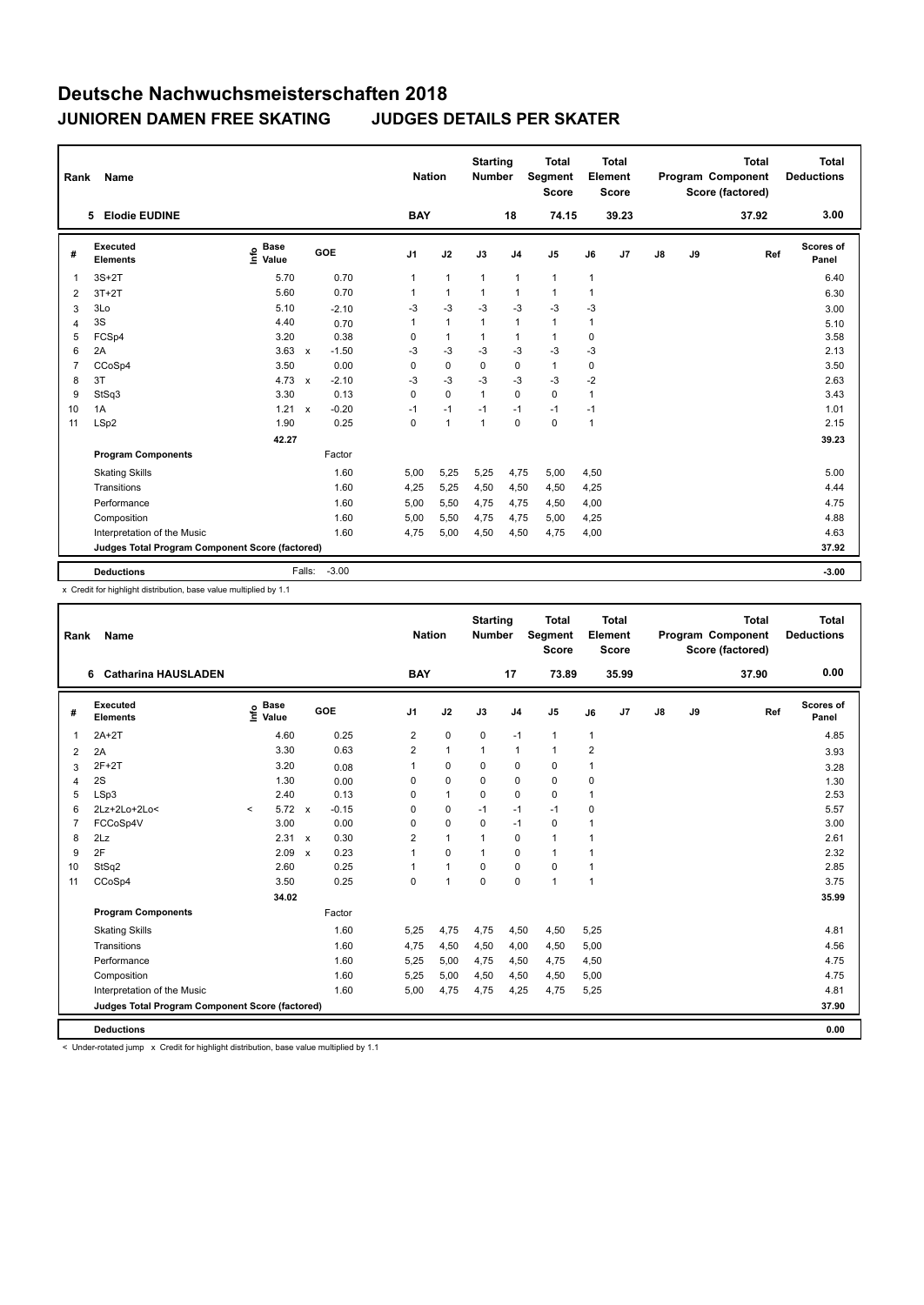| Rank           | Name                                            |                                     |                           |              | <b>Nation</b>  |                | <b>Starting</b><br><b>Number</b> |                | <b>Total</b><br>Segment<br><b>Score</b> |              | Total<br>Element<br><b>Score</b> |               |    | <b>Total</b><br>Program Component<br>Score (factored) | <b>Total</b><br><b>Deductions</b> |
|----------------|-------------------------------------------------|-------------------------------------|---------------------------|--------------|----------------|----------------|----------------------------------|----------------|-----------------------------------------|--------------|----------------------------------|---------------|----|-------------------------------------------------------|-----------------------------------|
|                | 7 Romy SCHALLERT                                |                                     |                           |              | <b>BAY</b>     |                |                                  | 14             | 72.96                                   |              | 37.35                            |               |    | 36.61                                                 | 1.00                              |
| #              | Executed<br><b>Elements</b>                     | <b>Base</b><br><u>info</u><br>Value | GOE                       |              | J <sub>1</sub> | J2             | J3                               | J <sub>4</sub> | J <sub>5</sub>                          | J6           | J <sub>7</sub>                   | $\mathsf{J}8$ | J9 | Ref                                                   | Scores of<br>Panel                |
| 1              | 2F                                              | 1.90                                |                           | 0.30         | 1              | $\mathbf{1}$   | $\mathbf{1}$                     | $\mathbf{1}$   | $\mathbf{1}$                            | $\mathbf{1}$ |                                  |               |    |                                                       | 2.20                              |
| 2              | $3T+2T$                                         | 5.60                                |                           | 0.70         | 1              | $\mathbf{1}$   | $\mathbf 1$                      | $\mathbf{1}$   | $\mathbf 0$                             | 1            |                                  |               |    |                                                       | 6.30                              |
| 3              | 2A                                              | 3.30                                |                           | $-1.50$      | -3             | $-3$           | $-3$                             | $-3$           | $-3$                                    | $-3$         |                                  |               |    |                                                       | 1.80                              |
| 4              | FSSp4                                           | 3.00                                |                           | 0.13         | 1              | $\overline{1}$ | $\mathbf 0$                      | $\mathbf 0$    | $-1$                                    | 0            |                                  |               |    |                                                       | 3.13                              |
| 5              | 3T                                              | 4.30                                |                           | 0.35         | 0              | $\mathbf{1}$   | $\mathbf 0$                      | $\mathbf 0$    | $\mathbf{1}$                            | 1            |                                  |               |    |                                                       | 4.65                              |
| 6              | 2Lz+2T+2Lo                                      | 5.20                                |                           | $-0.08$      | 0              | $\mathbf 0$    | $\mathbf 0$                      | $\mathbf 0$    | $-1$                                    | $-1$         |                                  |               |    |                                                       | 5.12                              |
| $\overline{7}$ | LSp2                                            | 1.90                                |                           | 0.50         | 1              | $\overline{1}$ | $\mathbf{1}$                     | $\mathbf{1}$   | $\mathbf{1}$                            | 0            |                                  |               |    |                                                       | 2.40                              |
| 8              | 2Lz                                             | 2.31                                | $\boldsymbol{\mathsf{x}}$ | $-0.15$      | 0              | $-1$           | $\mathbf 0$                      | $-1$           | $\mathbf 0$                             | $-1$         |                                  |               |    |                                                       | 2.16                              |
| 9              | $2F+2Lo$                                        | 4.07                                | $\mathsf{x}$              | $-0.53$      | $-2$           | $-2$           | $-2$                             | $-2$           | $-1$                                    | $-1$         |                                  |               |    |                                                       | 3.54                              |
| 10             | StSq3                                           | 3.30                                |                           | 0.25         | 0              | $\mathbf 0$    | $\mathbf{1}$                     | $\mathbf{1}$   | $\mathbf 0$                             | $\mathbf{1}$ |                                  |               |    |                                                       | 3.55                              |
| 11             | CCoSp2                                          | 2.50                                |                           | 0.00         | 0              | $\overline{1}$ | $\mathbf 0$                      | $\mathbf 0$    | 0                                       | 0            |                                  |               |    |                                                       | 2.50                              |
|                |                                                 | 37.38                               |                           |              |                |                |                                  |                |                                         |              |                                  |               |    |                                                       | 37.35                             |
|                | <b>Program Components</b>                       |                                     |                           | Factor       |                |                |                                  |                |                                         |              |                                  |               |    |                                                       |                                   |
|                | <b>Skating Skills</b>                           |                                     |                           | 1.60         | 4,75           | 4,50           | 4,75                             | 4,50           | 4,75                                    | 5,00         |                                  |               |    |                                                       | 4.69                              |
|                | Transitions                                     |                                     |                           | 1.60         | 4,50           | 4,00           | 4,25                             | 4,00           | 4,50                                    | 4,50         |                                  |               |    |                                                       | 4.31                              |
|                | Performance                                     |                                     |                           | 1.60         | 4,75           | 4,50           | 4,50                             | 4,75           | 4,50                                    | 4,75         |                                  |               |    |                                                       | 4.63                              |
|                | Composition                                     |                                     |                           | 1.60         | 4,75           | 4,75           | 4,50                             | 4,50           | 4,75                                    | 5,00         |                                  |               |    |                                                       | 4.69                              |
|                | Interpretation of the Music                     |                                     |                           | 1.60         | 4,50           | 4,25           | 4,75                             | 4,50           | 4,50                                    | 4,75         |                                  |               |    |                                                       | 4.56                              |
|                | Judges Total Program Component Score (factored) |                                     |                           |              |                |                |                                  |                |                                         |              |                                  |               |    |                                                       | 36.61                             |
|                | <b>Deductions</b>                               |                                     |                           | Falls: -1.00 |                |                |                                  |                |                                         |              |                                  |               |    |                                                       | $-1.00$                           |

x Credit for highlight distribution, base value multiplied by 1.1

| Rank           | Name                                            |                                  |                                      | <b>Nation</b>  |                      | <b>Starting</b><br><b>Number</b> |                | <b>Total</b><br>Segment<br><b>Score</b> |                | <b>Total</b><br>Element<br><b>Score</b> |    |    | <b>Total</b><br>Program Component<br>Score (factored) | <b>Total</b><br><b>Deductions</b> |
|----------------|-------------------------------------------------|----------------------------------|--------------------------------------|----------------|----------------------|----------------------------------|----------------|-----------------------------------------|----------------|-----------------------------------------|----|----|-------------------------------------------------------|-----------------------------------|
|                | <b>Linn JÖRGENSEN</b><br>8                      |                                  |                                      | <b>BAY</b>     |                      |                                  | 16             | 70.73                                   |                | 34.53                                   |    |    | 37.20                                                 | 1.00                              |
| #              | Executed<br><b>Elements</b>                     | <b>Base</b><br>e Base<br>E Value | GOE                                  | J <sub>1</sub> | J2                   | J3                               | J <sub>4</sub> | J5                                      | J6             | J7                                      | J8 | J9 | Ref                                                   | Scores of<br>Panel                |
| 1              | 1A                                              | 1.10                             | $-0.10$                              | 0              | $-1$                 | 0                                | $-1$           | 0                                       | $-1$           |                                         |    |    |                                                       | 1.00                              |
| 2              | $3T+2T$                                         | 5.60                             | 0.00                                 | 0              | $\mathbf 0$          | 0                                | $-1$           | $\mathbf{1}$                            | 0              |                                         |    |    |                                                       | 5.60                              |
| 3              | 3T                                              | 4.30                             | 0.18                                 | 0              | 0                    | 0                                | 0              | $\mathbf{1}$                            | $\overline{1}$ |                                         |    |    |                                                       | 4.48                              |
| $\overline{4}$ | 3S                                              | 4.40                             | $-2.10$                              | -3             | $-3$                 | $-3$                             | $-3$           | -3                                      | $-3$           |                                         |    |    |                                                       | 2.30                              |
| 5              | FSSp4                                           | 3.00                             | 0.50                                 | 1              | $\mathbf{1}$         | 0                                | $\mathbf{1}$   | $\mathbf{1}$                            | 2              |                                         |    |    |                                                       | 3.50                              |
| 6              | 2A                                              | 3.63                             | $-1.00$<br>$\boldsymbol{\mathsf{x}}$ | $-2$           | $-3$                 | $-2$                             | $-2$           | $-2$                                    | $-2$           |                                         |    |    |                                                       | 2.63                              |
| 7              | $2F+2T$                                         | 3.52                             | $-0.60$<br>$\boldsymbol{\mathsf{x}}$ | $-2$           | $-2$                 | $-2$                             | $-2$           | $-1$                                    | $-2$           |                                         |    |    |                                                       | 2.92                              |
| 8              | $2F+1L0$                                        | 2.64                             | 0.00<br>$\boldsymbol{\mathsf{x}}$    | $\Omega$       | $\mathbf 0$          | $\Omega$                         | 0              | 0                                       | 0              |                                         |    |    |                                                       | 2.64                              |
| 9              | StSq3                                           | 3.30                             | 0.00                                 | $\Omega$       | 0                    | $\Omega$                         | 0              | 0                                       | 1              |                                         |    |    |                                                       | 3.30                              |
| 10             | LSp2                                            | 1.90                             | 0.38                                 |                | $\blacktriangleleft$ | 0                                | 0              | $\mathbf{1}$                            | 2              |                                         |    |    |                                                       | 2.28                              |
| 11             | CCoSp4                                          | 3.50                             | 0.38                                 | 1              | $\overline{1}$       | $\Omega$                         | $\Omega$       | $\mathbf{1}$                            | 1              |                                         |    |    |                                                       | 3.88                              |
|                |                                                 | 36.89                            |                                      |                |                      |                                  |                |                                         |                |                                         |    |    |                                                       | 34.53                             |
|                | <b>Program Components</b>                       |                                  | Factor                               |                |                      |                                  |                |                                         |                |                                         |    |    |                                                       |                                   |
|                | <b>Skating Skills</b>                           |                                  | 1.60                                 | 5,00           | 4,50                 | 4,50                             | 4,25           | 4,75                                    | 5,00           |                                         |    |    |                                                       | 4.69                              |
|                | Transitions                                     |                                  | 1.60                                 | 4,75           | 4,75                 | 4,25                             | 4,25           | 4,25                                    | 4,75           |                                         |    |    |                                                       | 4.50                              |
|                | Performance                                     |                                  | 1.60                                 | 5,00           | 5,00                 | 4,50                             | 4,50           | 4,50                                    | 4,75           |                                         |    |    |                                                       | 4.69                              |
|                | Composition                                     |                                  | 1.60                                 | 4,75           | 5,00                 | 4,75                             | 4,50           | 4,75                                    | 5,00           |                                         |    |    |                                                       | 4.81                              |
|                | Interpretation of the Music                     |                                  | 1.60                                 | 4,75           | 4,50                 | 4,50                             | 4,25           | 4,50                                    | 4,75           |                                         |    |    |                                                       | 4.56                              |
|                | Judges Total Program Component Score (factored) |                                  |                                      |                |                      |                                  |                |                                         |                |                                         |    |    |                                                       | 37.20                             |
|                | <b>Deductions</b>                               |                                  | $-1.00$<br>Falls:                    |                |                      |                                  |                |                                         |                |                                         |    |    |                                                       | $-1.00$                           |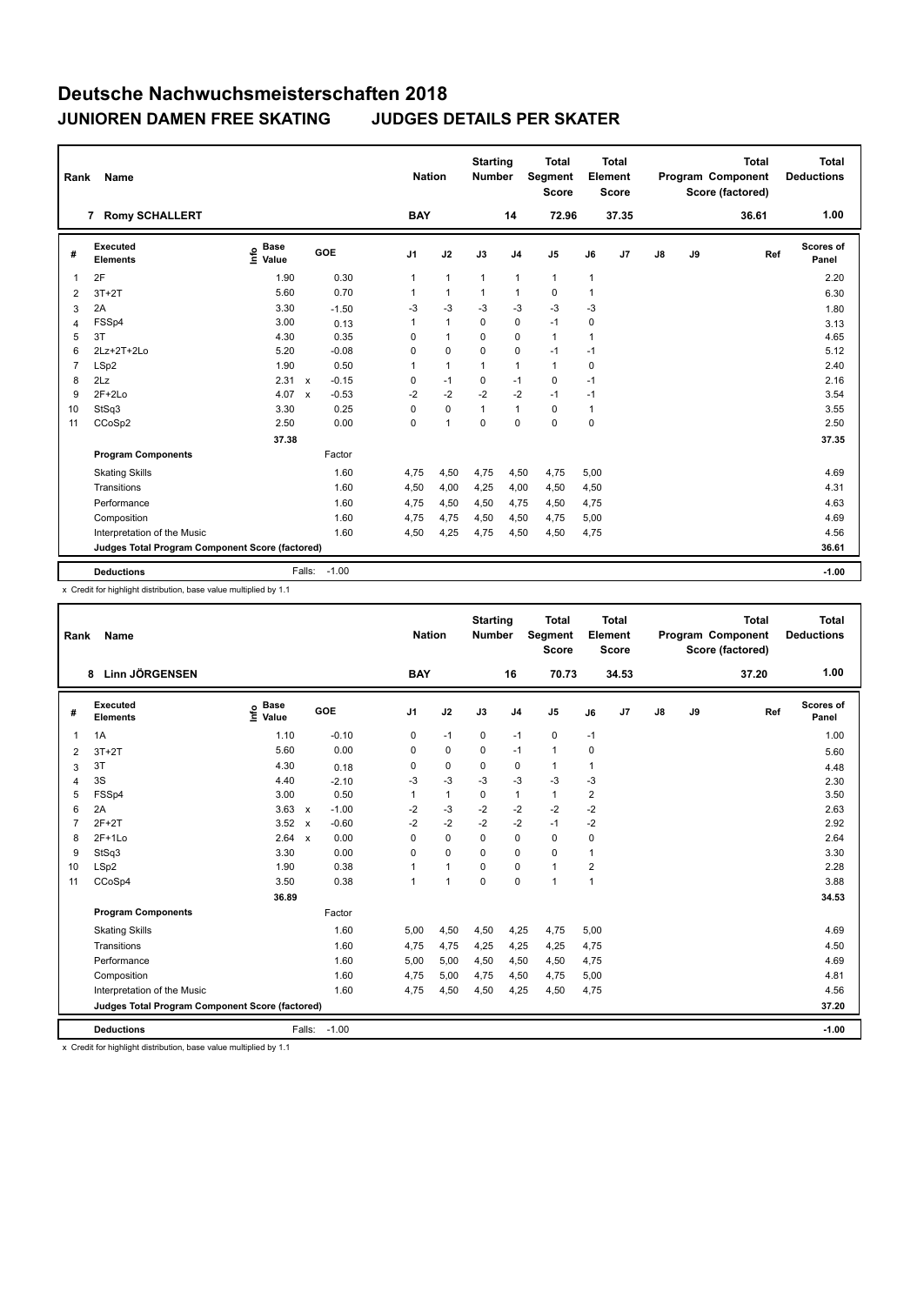| Rank           | Name                                            |                              |                           |         | <b>Nation</b>  |                | <b>Starting</b><br><b>Number</b> |                | <b>Total</b><br>Segment<br><b>Score</b> |                | <b>Total</b><br>Element<br><b>Score</b> |               |    | <b>Total</b><br>Program Component<br>Score (factored) | Total<br><b>Deductions</b> |
|----------------|-------------------------------------------------|------------------------------|---------------------------|---------|----------------|----------------|----------------------------------|----------------|-----------------------------------------|----------------|-----------------------------------------|---------------|----|-------------------------------------------------------|----------------------------|
|                | <b>Laura MORATH</b><br>9                        |                              |                           |         | <b>BAY</b>     |                |                                  | 6              | 70.22                                   |                | 35.02                                   |               |    | 35.20                                                 | 0.00                       |
| #              | Executed<br><b>Elements</b>                     | <b>Base</b><br>١nfo<br>Value |                           | GOE     | J <sub>1</sub> | J2             | J3                               | J <sub>4</sub> | J <sub>5</sub>                          | J6             | J <sub>7</sub>                          | $\mathsf{J}8$ | J9 | Ref                                                   | Scores of<br>Panel         |
| 1              | 2A                                              | 3.30                         |                           | 0.38    | 1              | $\mathbf{1}$   | $\mathbf 0$                      | $\mathbf 0$    | $\mathbf{1}$                            | $\overline{2}$ |                                         |               |    |                                                       | 3.68                       |
| 2              | 3S                                              | 4.40                         |                           | 0.53    | 0              | 0              | $\mathbf{1}$                     | $\mathbf{1}$   | $\mathbf{1}$                            | 1              |                                         |               |    |                                                       | 4.93                       |
| 3              | 2Lz+1Lo+2S                                      | 3.90                         |                           | 0.08    | 1              | $\overline{1}$ | 0                                | $\mathbf 0$    | 0                                       | 0              |                                         |               |    |                                                       | 3.98                       |
| 4              | FCCoSp3                                         | 3.00                         |                           | 0.00    | 0              | $\mathbf 0$    | $\Omega$                         | $\mathbf 0$    | $\Omega$                                | $\mathbf{1}$   |                                         |               |    |                                                       | 3.00                       |
| 5              | 2Lo                                             | 1.80                         |                           | 0.00    | 0              | $\mathbf 0$    | $\Omega$                         | 0              | $\mathbf 0$                             | 0              |                                         |               |    |                                                       | 1.80                       |
| 6              | StSq3                                           | 3.30                         |                           | 0.38    | 1              | 0              | 0                                | $\mathbf{1}$   | $\mathbf{1}$                            | 1              |                                         |               |    |                                                       | 3.68                       |
| $\overline{7}$ | CCoSp2                                          | 2.50                         |                           | 0.13    | 0              | $\mathbf 0$    | $\Omega$                         | $\mathbf 0$    | $\mathbf{1}$                            | $\mathbf{1}$   |                                         |               |    |                                                       | 2.63                       |
| 8              | 2F                                              | 2.09                         | $\mathsf{x}$              | $-0.30$ | $-1$           | $-1$           | $-1$                             | $-1$           | $-1$                                    | $-1$           |                                         |               |    |                                                       | 1.79                       |
| 9              | 2A                                              | 3.63                         | $\mathsf{x}$              | $-1.00$ | $-2$           | $-2$           | $-2$                             | $-2$           | $-2$                                    | $-2$           |                                         |               |    |                                                       | 2.63                       |
| 10             | $2Lz+2T$                                        | 3.74                         | $\boldsymbol{\mathsf{x}}$ | 0.08    | 0              | $\mathbf{1}$   | 0                                | $\mathbf 0$    | 0                                       | 1              |                                         |               |    |                                                       | 3.82                       |
| 11             | LSp4                                            | 2.70                         |                           | 0.38    | 0              | $\overline{1}$ | $\Omega$                         | $\mathbf{1}$   | 1                                       | $\overline{2}$ |                                         |               |    |                                                       | 3.08                       |
|                |                                                 | 34.36                        |                           |         |                |                |                                  |                |                                         |                |                                         |               |    |                                                       | 35.02                      |
|                | <b>Program Components</b>                       |                              |                           | Factor  |                |                |                                  |                |                                         |                |                                         |               |    |                                                       |                            |
|                | <b>Skating Skills</b>                           |                              |                           | 1.60    | 4,75           | 4,50           | 4,50                             | 4,25           | 4,75                                    | 4,25           |                                         |               |    |                                                       | 4.50                       |
|                | Transitions                                     |                              |                           | 1.60    | 4,50           | 4,25           | 4,00                             | 4,25           | 4,25                                    | 3,75           |                                         |               |    |                                                       | 4.19                       |
|                | Performance                                     |                              |                           | 1.60    | 4,75           | 4,75           | 4,50                             | 4,00           | 4,50                                    | 4,00           |                                         |               |    |                                                       | 4.44                       |
|                | Composition                                     |                              |                           | 1.60    | 4,75           | 4,75           | 4,25                             | 4,50           | 4,75                                    | 4,00           |                                         |               |    |                                                       | 4.56                       |
|                | Interpretation of the Music                     |                              |                           | 1.60    | 4,50           | 4,25           | 4,50                             | 4,00           | 4,50                                    | 3,75           |                                         |               |    |                                                       | 4.31                       |
|                | Judges Total Program Component Score (factored) |                              |                           |         |                |                |                                  |                |                                         |                |                                         |               |    |                                                       | 35.20                      |
|                | <b>Deductions</b>                               |                              |                           |         |                |                |                                  |                |                                         |                |                                         |               |    |                                                       | 0.00                       |

x Credit for highlight distribution, base value multiplied by 1.1

| Rank           | Name                                            |                              |                      | <b>Nation</b> |                | <b>Starting</b><br><b>Number</b> |                | <b>Total</b><br>Segment<br><b>Score</b> |                | <b>Total</b><br>Element<br><b>Score</b> |               |    | <b>Total</b><br>Program Component<br>Score (factored) | <b>Total</b><br><b>Deductions</b> |
|----------------|-------------------------------------------------|------------------------------|----------------------|---------------|----------------|----------------------------------|----------------|-----------------------------------------|----------------|-----------------------------------------|---------------|----|-------------------------------------------------------|-----------------------------------|
|                | <b>Marina DELLA ROVERE</b><br>10                |                              |                      | <b>BAY</b>    |                |                                  | 10             | 68.44                                   |                | 34.83                                   |               |    | 33.61                                                 | 0.00                              |
| #              | <b>Executed</b><br><b>Elements</b>              | <b>Base</b><br>lnfo<br>Value | GOE                  | J1            | J2             | J3                               | J <sub>4</sub> | J <sub>5</sub>                          | J6             | J <sub>7</sub>                          | $\mathsf{J}8$ | J9 | Ref                                                   | Scores of<br>Panel                |
| 1              | 2A                                              | 3.30                         | $-0.75$              | $-2$          | $-2$           | $-1$                             | $-2$           | $-1$                                    | $-1$           |                                         |               |    |                                                       | 2.55                              |
| 2              | 2F+2T+2Lo                                       | 5.00                         | 0.00                 | 0             | 0              | 0                                | 0              | 0                                       | 0              |                                         |               |    |                                                       | 5.00                              |
| 3              | 2Lz+2Lo                                         | 3.90                         | 0.00                 | $-1$          | 0              | 0                                | 0              | 0                                       | 0              |                                         |               |    |                                                       | 3.90                              |
| 4              | FCCoSp4                                         | 3.50                         | 0.00                 | 0             | 0              | 0                                | 0              | $\mathbf{1}$                            | 0              |                                         |               |    |                                                       | 3.50                              |
| 5              | 2A                                              | 3.30                         | $-0.13$              | $-1$          | $-1$           | 0                                | 0              | 0                                       | 1              |                                         |               |    |                                                       | 3.17                              |
| 6              | StSq3                                           | 3.30                         | 0.00                 | $\Omega$      | 0              | 0                                | 0              | 0                                       |                |                                         |               |    |                                                       | 3.30                              |
| $\overline{7}$ | 2S                                              | $1.43 \times$                | 0.00                 | 0             | 0              | 0                                | 0              | 0                                       | $\pmb{0}$      |                                         |               |    |                                                       | 1.43                              |
| 8              | 2Lz                                             | $2.31 \times$                | 0.00                 | 0             | $\mathbf 0$    | 0                                | 0              | 0                                       | $-1$           |                                         |               |    |                                                       | 2.31                              |
| 9              | $2F+2T$                                         | 3.52                         | 0.00<br>$\mathsf{x}$ | 0             | 0              | 0                                | 0              | 0                                       | 0              |                                         |               |    |                                                       | 3.52                              |
| 10             | CCoSp3                                          | 3.00                         | 0.25                 | $\mathbf 1$   | $\overline{2}$ | 0                                | 0              | 1                                       | 0              |                                         |               |    |                                                       | 3.25                              |
| 11             | LSp3                                            | 2.40                         | 0.50                 | $\mathbf{1}$  | $\overline{1}$ | $\mathbf 0$                      | $\mathbf{1}$   | $\mathbf{1}$                            | $\overline{1}$ |                                         |               |    |                                                       | 2.90                              |
|                |                                                 | 34.96                        |                      |               |                |                                  |                |                                         |                |                                         |               |    |                                                       | 34.83                             |
|                | <b>Program Components</b>                       |                              | Factor               |               |                |                                  |                |                                         |                |                                         |               |    |                                                       |                                   |
|                | <b>Skating Skills</b>                           |                              | 1.60                 | 4,50          | 4,00           | 4,00                             | 4,00           | 4,50                                    | 4,25           |                                         |               |    |                                                       | 4.19                              |
|                | Transitions                                     |                              | 1.60                 | 4,00          | 4,50           | 3,75                             | 3.75           | 4,00                                    | 4,50           |                                         |               |    |                                                       | 4.06                              |
|                | Performance                                     |                              | 1.60                 | 4,50          | 4,50           | 4,25                             | 4,00           | 4,25                                    | 4,25           |                                         |               |    |                                                       | 4.31                              |
|                | Composition                                     |                              | 1.60                 | 4,50          | 4,75           | 4,00                             | 4,25           | 4,50                                    | 4,00           |                                         |               |    |                                                       | 4.31                              |
|                | Interpretation of the Music                     |                              | 1.60                 | 4,25          | 4,50           | 4,00                             | 4,00           | 4,25                                    | 4,00           |                                         |               |    |                                                       | 4.13                              |
|                | Judges Total Program Component Score (factored) |                              |                      |               |                |                                  |                |                                         |                |                                         |               |    |                                                       | 33.61                             |
|                | <b>Deductions</b>                               |                              |                      |               |                |                                  |                |                                         |                |                                         |               |    |                                                       | 0.00                              |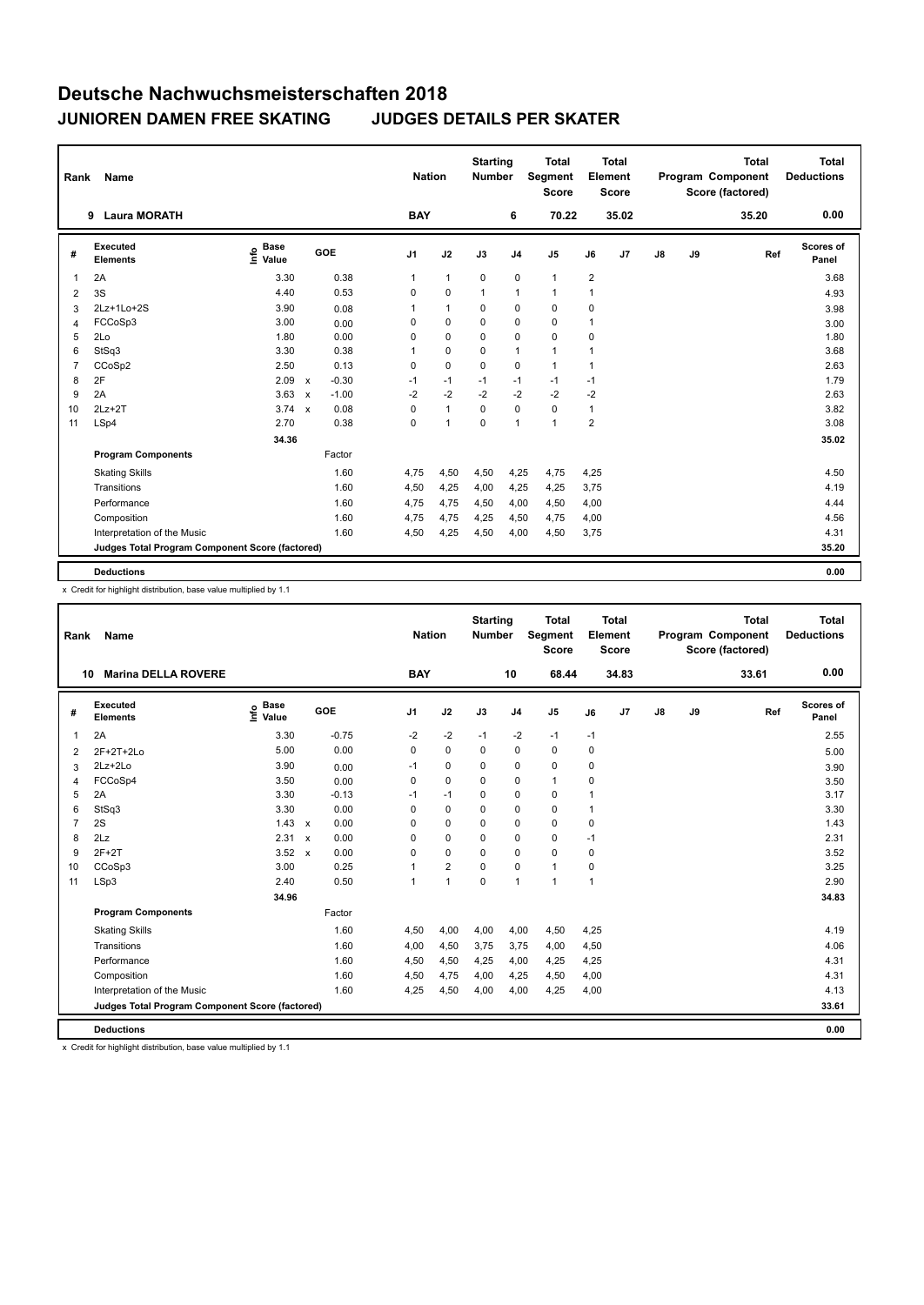| Rank           | Name                                            |             |                      |                           |         |                | <b>Nation</b> |                | <b>Starting</b><br><b>Number</b> |                | <b>Total</b><br>Segment<br><b>Score</b> |                | Total<br>Element<br><b>Score</b> |               |    | <b>Total</b><br>Program Component<br>Score (factored) | <b>Total</b><br><b>Deductions</b> |
|----------------|-------------------------------------------------|-------------|----------------------|---------------------------|---------|----------------|---------------|----------------|----------------------------------|----------------|-----------------------------------------|----------------|----------------------------------|---------------|----|-------------------------------------------------------|-----------------------------------|
| 11             | <b>Carolin HEB</b>                              |             |                      |                           |         |                | B-W           |                |                                  | 9              | 68.07                                   |                | 33.86                            |               |    | 36.21                                                 | 2.00                              |
| #              | Executed<br><b>Elements</b>                     | <u>info</u> | <b>Base</b><br>Value |                           | GOE     | J <sub>1</sub> |               | J2             | J3                               | J <sub>4</sub> | J <sub>5</sub>                          | J6             | J7                               | $\mathsf{J}8$ | J9 | Ref                                                   | <b>Scores of</b><br>Panel         |
| 1              | 3S                                              |             | 4.40                 |                           | $-2.10$ | $-3$           |               | $-3$           | $-3$                             | $-3$           | $-3$                                    | $-2$           |                                  |               |    |                                                       | 2.30                              |
| 2              | $2Lz + 2T$                                      |             | 3.40                 |                           | $-0.15$ | $-1$           |               | $-1$           | $\Omega$                         | $-1$           | $\mathbf 0$                             | 0              |                                  |               |    |                                                       | 3.25                              |
| 3              | 2A                                              |             | 3.30                 |                           | 0.50    | 1              |               | $\overline{1}$ | 0                                | $\mathbf{1}$   | $\mathbf{1}$                            | 1              |                                  |               |    |                                                       | 3.80                              |
| 4              | CCoSp4                                          |             | 3.50                 |                           | 0.50    | 0              |               | $\mathbf{1}$   | $\mathbf{1}$                     | $\mathbf{1}$   | $\mathbf{1}$                            | $\overline{2}$ |                                  |               |    |                                                       | 4.00                              |
| 5              | 3S<+REP                                         | $\prec$     | 2.39                 | $\mathsf{x}$              | $-2.10$ | $-3$           |               | $-3$           | $-3$                             | $-3$           | $-3$                                    | $-3$           |                                  |               |    |                                                       | 0.29                              |
| 6              | 2A                                              |             | 3.63                 | $\boldsymbol{\mathsf{x}}$ | 0.38    | 1              |               | $\mathbf{1}$   | $\mathbf 0$                      | $\mathbf 0$    | $\mathbf{1}$                            | 1              |                                  |               |    |                                                       | 4.01                              |
| $\overline{7}$ | $2Lz+2T$                                        |             | 3.74                 | $\boldsymbol{\mathsf{x}}$ | 0.00    | 0              |               | $\mathbf 0$    | $\Omega$                         | $\mathbf 0$    | $\mathbf 0$                             | 0              |                                  |               |    |                                                       | 3.74                              |
| 8              | StSq3                                           |             | 3.30                 |                           | 0.25    | 0              |               | $\mathbf 0$    | $\mathbf{1}$                     | $\mathbf{1}$   | 0                                       | 1              |                                  |               |    |                                                       | 3.55                              |
| 9              | 2F+1Lo+2S                                       |             | 4.07                 | $\mathbf{x}$              | $-0.15$ | 0              |               | $-1$           | $\Omega$                         | $-1$           | $\mathbf 0$                             | $-1$           |                                  |               |    |                                                       | 3.92                              |
| 10             | LSp1                                            |             | 1.50                 |                           | 0.00    | 0              |               | $\mathbf{1}$   | $\Omega$                         | $\mathbf 0$    | $\mathbf 0$                             | 0              |                                  |               |    |                                                       | 1.50                              |
| 11             | FCCoSp4                                         |             | 3.50                 |                           | 0.00    | 0              |               | $\mathbf 0$    | $\Omega$                         | $\mathbf 0$    | $\mathbf 0$                             | $\mathbf{1}$   |                                  |               |    |                                                       | 3.50                              |
|                |                                                 |             | 36.73                |                           |         |                |               |                |                                  |                |                                         |                |                                  |               |    |                                                       | 33.86                             |
|                | <b>Program Components</b>                       |             |                      |                           | Factor  |                |               |                |                                  |                |                                         |                |                                  |               |    |                                                       |                                   |
|                | <b>Skating Skills</b>                           |             |                      |                           | 1.60    | 4,75           |               | 4,25           | 4,50                             | 4,25           | 4,75                                    | 4,50           |                                  |               |    |                                                       | 4.50                              |
|                | Transitions                                     |             |                      |                           | 1.60    | 4,25           |               | 4,00           | 4,25                             | 4,25           | 4,50                                    | 4,50           |                                  |               |    |                                                       | 4.31                              |
|                | Performance                                     |             |                      |                           | 1.60    | 4,75           |               | 4,50           | 4,50                             | 4,50           | 4,50                                    | 4,50           |                                  |               |    |                                                       | 4.50                              |
|                | Composition                                     |             |                      |                           | 1.60    | 4,75           |               | 4,75           | 4,50                             | 4,50           | 4,75                                    | 4,75           |                                  |               |    |                                                       | 4.69                              |
|                | Interpretation of the Music                     |             |                      |                           | 1.60    | 4,75           |               | 4,50           | 4,75                             | 4,25           | 4,50                                    | 5,00           |                                  |               |    |                                                       | 4.63                              |
|                | Judges Total Program Component Score (factored) |             |                      |                           |         |                |               |                |                                  |                |                                         |                |                                  |               |    |                                                       | 36.21                             |
|                | <b>Deductions</b>                               |             |                      | Falls:                    | $-2.00$ |                |               |                |                                  |                |                                         |                |                                  |               |    |                                                       | $-2.00$                           |

-<br>< Under-rotated jump x Credit for highlight distribution, base value multiplied by 1.1 REP Jump repetition

| Rank           | Name                                            |                              |              |         | <b>Nation</b>  |                | <b>Starting</b><br><b>Number</b> |                          | Total<br>Segment<br>Score |                | <b>Total</b><br>Element<br><b>Score</b> |               |    | <b>Total</b><br>Program Component<br>Score (factored) | <b>Total</b><br><b>Deductions</b> |
|----------------|-------------------------------------------------|------------------------------|--------------|---------|----------------|----------------|----------------------------------|--------------------------|---------------------------|----------------|-----------------------------------------|---------------|----|-------------------------------------------------------|-----------------------------------|
|                | Paula MIKOLAJCZYK<br>12                         |                              |              |         | <b>SAS</b>     |                |                                  | 19                       | 67.70                     |                | 27.69                                   |               |    | 40.01                                                 | 0.00                              |
| #              | <b>Executed</b><br><b>Elements</b>              | <b>Base</b><br>lnfo<br>Value |              | GOE     | J <sub>1</sub> | J2             | J3                               | J <sub>4</sub>           | J <sub>5</sub>            | J6             | J7                                      | $\mathsf{J}8$ | J9 | Ref                                                   | <b>Scores of</b><br>Panel         |
| 1              | $3T+2T$                                         | 5.60                         |              | $-0.70$ | $-1$           | $-1$           | $-1$                             | $-2$                     | $-1$                      | $\mathbf 0$    |                                         |               |    |                                                       | 4.90                              |
| $\overline{2}$ | $3S+2T$                                         | 5.70                         |              | $-0.88$ | $-1$           | $-1$           | $-1$                             | $-2$                     | $-2$                      | 0              |                                         |               |    |                                                       | 4.82                              |
| 3              | LSp3                                            | 2.40                         |              | 0.63    | 0              | $\overline{2}$ | $\mathbf{1}$                     | $\mathbf{1}$             | $\mathbf{1}$              | 2              |                                         |               |    |                                                       | 3.03                              |
| 4              | 2Lo                                             | 1.80                         |              | 0.15    | 1              | $\mathbf{1}$   | $\Omega$                         | $\mathbf 0$              | 0                         | 1              |                                         |               |    |                                                       | 1.95                              |
| 5              | 3S                                              | 4.84                         | $\mathsf{x}$ | $-0.88$ | $-2$           | $-1$           | $-1$                             | $-1$                     | $-2$                      | $-1$           |                                         |               |    |                                                       | 3.96                              |
| 6              | CCoSp4V                                         | 3.00                         |              | 0.63    | $\mathbf{1}$   | $\overline{2}$ | $\mathbf{1}$                     | $\mathbf{1}$             | $\mathbf{1}$              | $\overline{2}$ |                                         |               |    |                                                       | 3.63                              |
| $\overline{7}$ | $2T^*$                                          | $\star$<br>0.00              | $\mathsf{x}$ | 0.00    | ٠              |                |                                  | $\overline{\phantom{a}}$ | $\overline{\phantom{a}}$  | ٠              |                                         |               |    |                                                       | 0.00                              |
| 8              | 1A                                              | 1.21                         | $\mathbf x$  | $-0.20$ | $-1$           | $-1$           | $-1$                             | $-2$                     | $-1$                      | $-1$           |                                         |               |    |                                                       | 1.01                              |
| 9              | FSSp4                                           | 3.00                         |              | 0.38    | $\mathbf{1}$   | $\mathbf{1}$   | $\mathbf{1}$                     | $\Omega$                 | 0                         | $\mathbf{1}$   |                                         |               |    |                                                       | 3.38                              |
| 10             | 1A                                              | 1.21                         | $\mathsf{x}$ | $-0.20$ | $-1$           | $-1$           | $-1$                             | $-1$                     | $-1$                      | $-1$           |                                         |               |    |                                                       | 1.01                              |
| 11             | StSq                                            | 0.00                         |              | 0.00    |                |                |                                  |                          |                           |                |                                         |               |    |                                                       | 0.00                              |
|                |                                                 | 28.76                        |              |         |                |                |                                  |                          |                           |                |                                         |               |    |                                                       | 27.69                             |
|                | <b>Program Components</b>                       |                              |              | Factor  |                |                |                                  |                          |                           |                |                                         |               |    |                                                       |                                   |
|                | <b>Skating Skills</b>                           |                              |              | 1.60    | 5,25           | 5,25           | 5,25                             | 5,00                     | 5,00                      | 5,25           |                                         |               |    |                                                       | 5.19                              |
|                | Transitions                                     |                              |              | 1.60    | 5,00           | 5,25           | 4,75                             | 4,50                     | 4,50                      | 4,25           |                                         |               |    |                                                       | 4.69                              |
|                | Performance                                     |                              |              | 1.60    | 5,50           | 5,00           | 5,00                             | 5,00                     | 4,25                      | 5,25           |                                         |               |    |                                                       | 5.06                              |
|                | Composition                                     |                              |              | 1.60    | 5,25           | 5,25           | 5,00                             | 4,75                     | 4,75                      | 4,50           |                                         |               |    |                                                       | 4.94                              |
|                | Interpretation of the Music                     |                              |              | 1.60    | 5,25           | 5,50           | 5,25                             | 5,00                     | 4,75                      | 5,00           |                                         |               |    |                                                       | 5.13                              |
|                | Judges Total Program Component Score (factored) |                              |              |         |                |                |                                  |                          |                           |                |                                         |               |    |                                                       | 40.01                             |
|                | <b>Deductions</b>                               |                              |              |         |                |                |                                  |                          |                           |                |                                         |               |    |                                                       | 0.00                              |

\* Invalid element x Credit for highlight distribution, base value multiplied by 1.1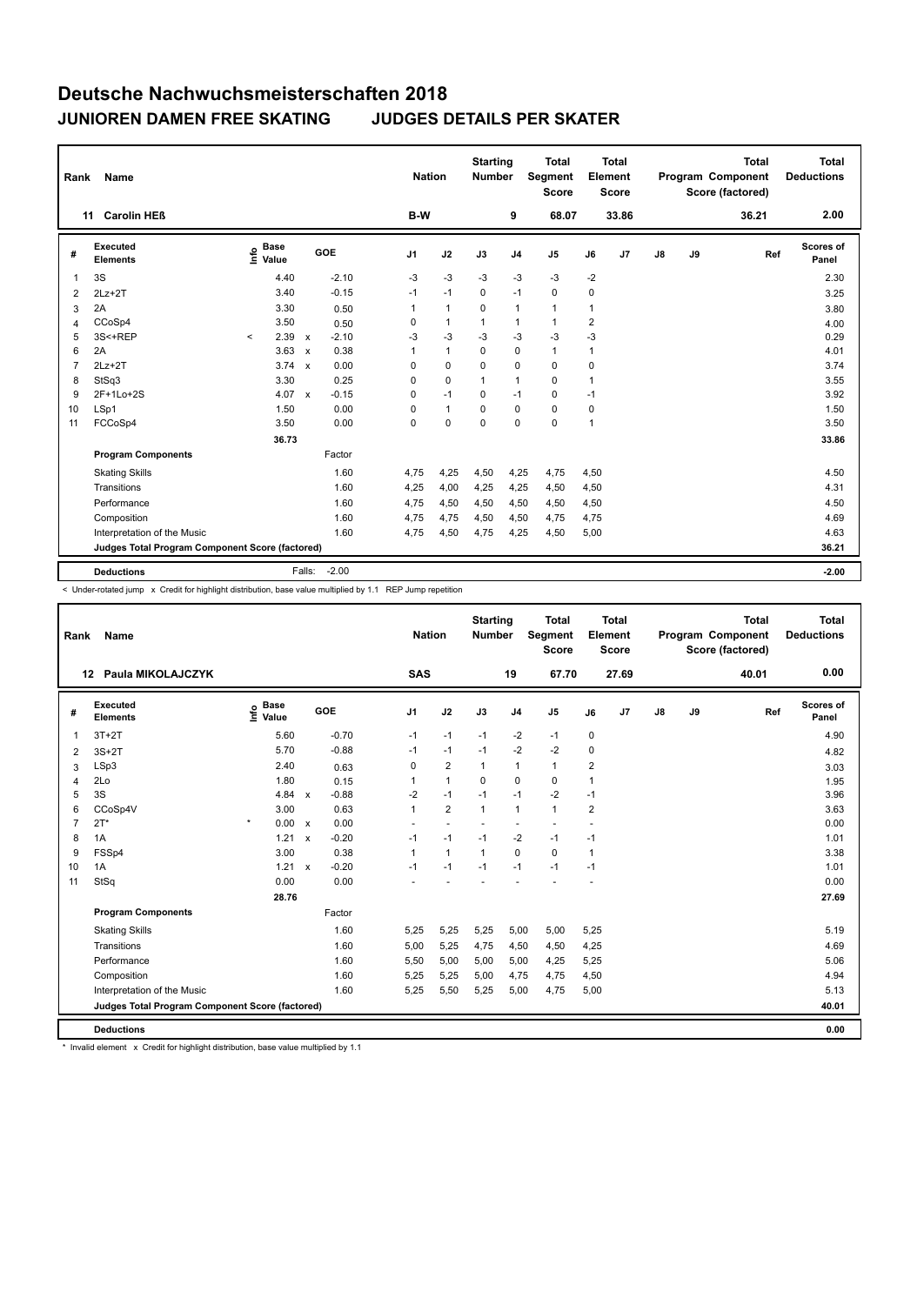| Rank           | <b>Name</b>                                     |                              |              |            | <b>Nation</b>  |                | <b>Starting</b><br><b>Number</b> |                | <b>Total</b><br>Segment<br><b>Score</b> |                | <b>Total</b><br>Element<br><b>Score</b> |    |    | <b>Total</b><br>Program Component<br>Score (factored) | Total<br><b>Deductions</b> |
|----------------|-------------------------------------------------|------------------------------|--------------|------------|----------------|----------------|----------------------------------|----------------|-----------------------------------------|----------------|-----------------------------------------|----|----|-------------------------------------------------------|----------------------------|
|                | Celine GÖBEL<br>13                              |                              |              |            | <b>NRW</b>     |                |                                  | 13             | 67.60                                   |                | 29.69                                   |    |    | 37.91                                                 | 0.00                       |
| #              | Executed<br><b>Elements</b>                     | <b>Base</b><br>١nfo<br>Value |              | <b>GOE</b> | J <sub>1</sub> | J2             | J3                               | J <sub>4</sub> | J <sub>5</sub>                          | J6             | J <sub>7</sub>                          | J8 | J9 | Ref                                                   | <b>Scores of</b><br>Panel  |
| $\overline{1}$ | 2A                                              | 3.30                         |              | $-1.00$    | $-2$           | $-2$           | $-2$                             | $-2$           | $-2$                                    | $-1$           |                                         |    |    |                                                       | 2.30                       |
| 2              | $2F+2T$                                         | 3.20                         |              | 0.30       | 1              | $\mathbf 0$    | $\mathbf{1}$                     | $\mathbf{1}$   | $\mathbf{1}$                            | 1              |                                         |    |    |                                                       | 3.50                       |
| 3              | 2Lz+1Lo+2F                                      | 4.50                         |              | 0.15       | 0              | $\mathbf 0$    | $\mathbf{1}$                     | $\mathbf{1}$   | 0                                       | $\overline{2}$ |                                         |    |    |                                                       | 4.65                       |
| 4              | CCoSp4                                          | 3.50                         |              | 0.63       | 1              | $\overline{2}$ | $\mathbf{1}$                     | $\mathbf{1}$   | $\Omega$                                | $\overline{2}$ |                                         |    |    |                                                       | 4.13                       |
| 5              | 1S                                              | 0.40                         |              | $-0.05$    | 0              | $-1$           | 0                                | $-1$           | 0                                       | $-1$           |                                         |    |    |                                                       | 0.35                       |
| 6              | $2Lz+2T$                                        | $3.74 \times$                |              | 0.00       | 0              | 0              | 0                                | $\mathbf 0$    | 0                                       | 1              |                                         |    |    |                                                       | 3.74                       |
| $\overline{7}$ | StSq2                                           | 2.60                         |              | 0.50       | 1              | $\overline{2}$ | $\Omega$                         | $\mathbf{1}$   | $\mathbf{1}$                            | 1              |                                         |    |    |                                                       | 3.10                       |
| 8              | 2S                                              | 1.43                         | $\mathsf{x}$ | 0.00       | $\mathbf 0$    | $-1$           | $\mathbf 0$                      | $\mathbf 0$    | $\mathbf 0$                             | 1              |                                         |    |    |                                                       | 1.43                       |
| 9              | 1A                                              | 1.21                         | $\mathsf{x}$ | 0.00       | $\Omega$       | $\mathbf{1}$   | $\Omega$                         | $\Omega$       | $\Omega$                                | 0              |                                         |    |    |                                                       | 1.21                       |
| 10             | FCCoSp3                                         | 3.00                         |              | 0.00       | 1              | $\mathbf 0$    | 0                                | $\mathbf 0$    | 0                                       | 0              |                                         |    |    |                                                       | 3.00                       |
| 11             | LSp2                                            | 1.90                         |              | 0.38       | 1              | $\overline{1}$ | $\mathbf 0$                      | $\mathbf{1}$   | $\mathbf 0$                             | 1              |                                         |    |    |                                                       | 2.28                       |
|                |                                                 | 28.78                        |              |            |                |                |                                  |                |                                         |                |                                         |    |    |                                                       | 29.69                      |
|                | <b>Program Components</b>                       |                              |              | Factor     |                |                |                                  |                |                                         |                |                                         |    |    |                                                       |                            |
|                | <b>Skating Skills</b>                           |                              |              | 1.60       | 5,25           | 4,75           | 4,75                             | 4,50           | 4,75                                    | 5,25           |                                         |    |    |                                                       | 4.88                       |
|                | Transitions                                     |                              |              | 1.60       | 4,50           | 5,00           | 4,25                             | 4,25           | 4,25                                    | 4,75           |                                         |    |    |                                                       | 4.44                       |
|                | Performance                                     |                              |              | 1.60       | 5,25           | 4,50           | 4,50                             | 4,75           | 4,25                                    | 5,00           |                                         |    |    |                                                       | 4.69                       |
|                | Composition                                     |                              |              | 1.60       | 5,00           | 5,00           | 4,50                             | 4,50           | 4,50                                    | 5,00           |                                         |    |    |                                                       | 4.75                       |
|                | Interpretation of the Music                     |                              |              | 1.60       | 5,25           | 5,25           | 4,75                             | 4,50           | 4,50                                    | 5,25           |                                         |    |    |                                                       | 4.94                       |
|                | Judges Total Program Component Score (factored) |                              |              |            |                |                |                                  |                |                                         |                |                                         |    |    |                                                       | 37.91                      |
|                | <b>Deductions</b>                               |                              |              |            |                |                |                                  |                |                                         |                |                                         |    |    |                                                       | 0.00                       |

x Credit for highlight distribution, base value multiplied by 1.1

| Rank           | Name                                            |      |                      |                           |         |                | <b>Nation</b> |      | <b>Starting</b><br><b>Number</b> |                | <b>Total</b><br>Segment<br><b>Score</b> |              | Total<br>Element<br><b>Score</b> |               |    | <b>Total</b><br>Program Component<br>Score (factored) |     | <b>Total</b><br><b>Deductions</b> |
|----------------|-------------------------------------------------|------|----------------------|---------------------------|---------|----------------|---------------|------|----------------------------------|----------------|-----------------------------------------|--------------|----------------------------------|---------------|----|-------------------------------------------------------|-----|-----------------------------------|
|                | Elisabeth JÄGER<br>14                           |      |                      |                           |         | <b>BAY</b>     |               |      |                                  | 8              | 65.88                                   |              | 32.56                            |               |    | 33.32                                                 |     | 0.00                              |
| #              | <b>Executed</b><br><b>Elements</b>              | ١nfo | <b>Base</b><br>Value |                           | GOE     | J <sub>1</sub> | J2            | J3   |                                  | J <sub>4</sub> | J5                                      | J6           | J7                               | $\mathsf{J}8$ | J9 |                                                       | Ref | <b>Scores of</b><br>Panel         |
| 1              | 2A                                              |      | 3.30                 |                           | 0.00    | 0              | 0             |      | 0                                | 0              | 0                                       | $\mathbf{1}$ |                                  |               |    |                                                       |     | 3.30                              |
| 2              | 3S<<                                            | <<   | 1.30                 |                           | $-0.60$ | -3             | $-3$          |      | $-3$                             | $-3$           | $-3$                                    | $-2$         |                                  |               |    |                                                       |     | 0.70                              |
| 3              | 2F+1Lo+2S                                       |      | 3.70                 |                           | 0.00    | 0              | $\mathbf{1}$  |      | 0                                | $\mathbf 0$    | 0                                       | 0            |                                  |               |    |                                                       |     | 3.70                              |
| 4              | FSSp4                                           |      | 3.00                 |                           | 0.38    | 0              | $\mathbf{1}$  |      | $\Omega$                         | 1              | $\mathbf{1}$                            | 2            |                                  |               |    |                                                       |     | 3.38                              |
| 5              | 2A                                              |      | 3.30                 |                           | 0.00    | 0              | 0             |      | $\Omega$                         | $\mathbf 0$    | 0                                       | 0            |                                  |               |    |                                                       |     | 3.30                              |
| 6              | CCoSp4                                          |      | 3.50                 |                           | 0.25    | 0              | $\mathbf{1}$  |      | 0                                | $-1$           | $\mathbf{1}$                            | 1            |                                  |               |    |                                                       |     | 3.75                              |
| $\overline{7}$ | $2Lz+2T$                                        |      | $3.74 \times$        |                           | $-0.08$ | 0              | $-1$          |      | 0                                | $\mathbf 0$    | 0                                       | $-1$         |                                  |               |    |                                                       |     | 3.66                              |
| 8              | StSq3                                           |      | 3.30                 |                           | 0.13    | 0              | $\mathbf{1}$  |      | 0                                | $\mathbf 0$    | 0                                       | 1            |                                  |               |    |                                                       |     | 3.43                              |
| 9              | 2Lo+2Lo                                         |      | 3.96                 | $\mathbf{x}$              | $-0.23$ | $-1$           | $-1$          | $-1$ |                                  | 0              | $-1$                                    | 0            |                                  |               |    |                                                       |     | 3.73                              |
| 10             | LSp2                                            |      | 1.90                 |                           | 0.00    | $\mathbf 0$    | $\mathbf{1}$  |      | 0                                | $-1$           | 0                                       | 0            |                                  |               |    |                                                       |     | 1.90                              |
| 11             | 2F                                              |      | 2.09                 | $\boldsymbol{\mathsf{x}}$ | $-0.38$ | -1             | $-1$          |      | $-2$                             | $-2$           | $-1$                                    | $-1$         |                                  |               |    |                                                       |     | 1.71                              |
|                |                                                 |      | 33.09                |                           |         |                |               |      |                                  |                |                                         |              |                                  |               |    |                                                       |     | 32.56                             |
|                | <b>Program Components</b>                       |      |                      |                           | Factor  |                |               |      |                                  |                |                                         |              |                                  |               |    |                                                       |     |                                   |
|                | <b>Skating Skills</b>                           |      |                      |                           | 1.60    | 4,75           | 4,50          |      | 4,25                             | 4,00           | 4,25                                    | 4,50         |                                  |               |    |                                                       |     | 4.38                              |
|                | Transitions                                     |      |                      |                           | 1.60    | 4,25           | 4,50          |      | 3,75                             | 3,75           | 3,75                                    | 3,75         |                                  |               |    |                                                       |     | 3.88                              |
|                | Performance                                     |      |                      |                           | 1.60    | 4,50           | 4,25          |      | 4,00                             | 4,00           | 4,00                                    | 4,00         |                                  |               |    |                                                       |     | 4.06                              |
|                | Composition                                     |      |                      |                           | 1.60    | 4,75           | 4,75          |      | 4,00                             | 3,75           | 4,25                                    | 4,25         |                                  |               |    |                                                       |     | 4.31                              |
|                | Interpretation of the Music                     |      |                      |                           | 1.60    | 4,50           | 4,50          |      | 3,75                             | 4,00           | 4,25                                    | 4,00         |                                  |               |    |                                                       |     | 4.19                              |
|                | Judges Total Program Component Score (factored) |      |                      |                           |         |                |               |      |                                  |                |                                         |              |                                  |               |    |                                                       |     | 33.32                             |
|                | <b>Deductions</b>                               |      |                      |                           |         |                |               |      |                                  |                |                                         |              |                                  |               |    |                                                       |     | 0.00                              |

<< Downgraded jump x Credit for highlight distribution, base value multiplied by 1.1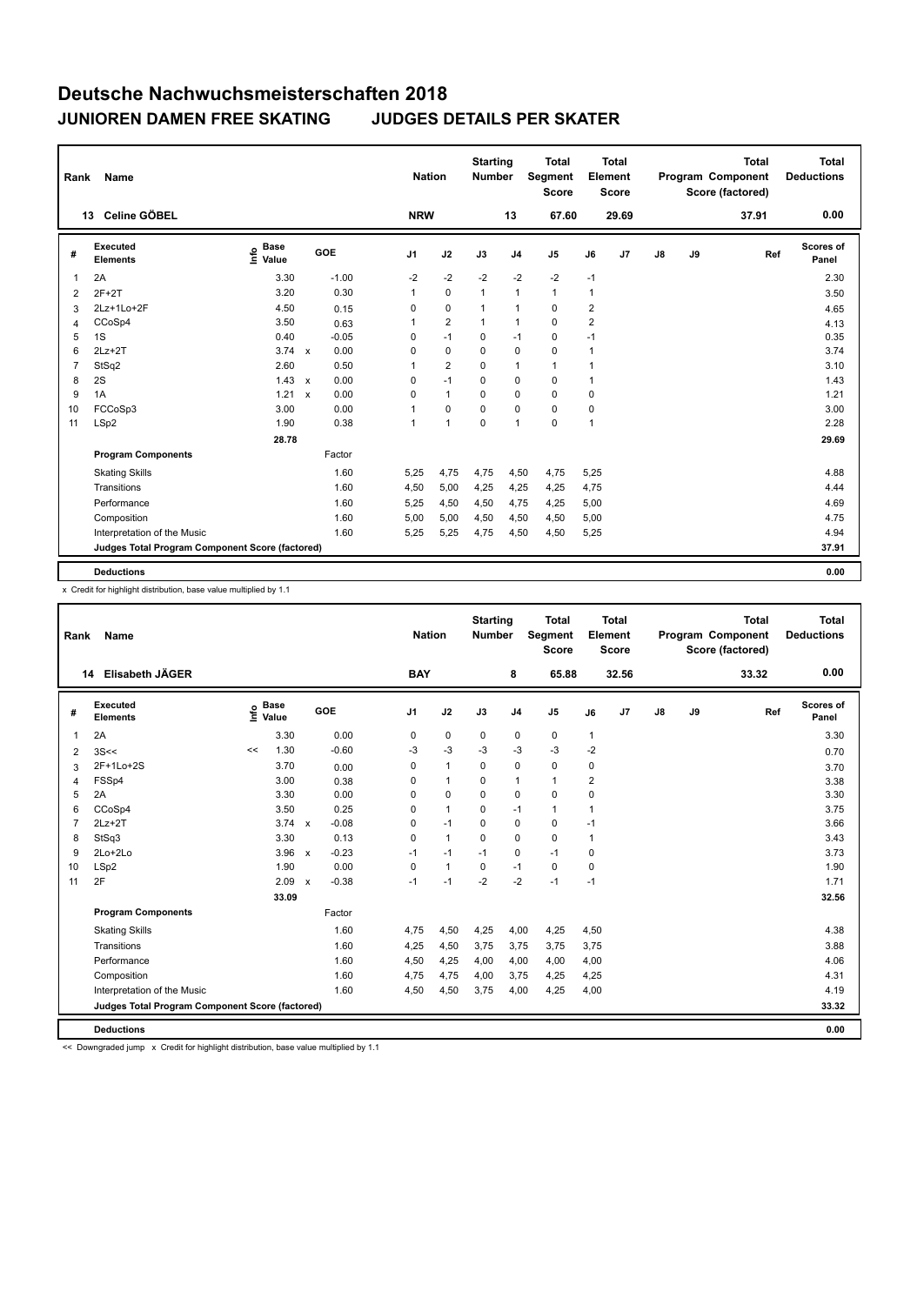| Rank           | <b>Name</b>                                     |         |                                  |              |         | <b>Nation</b>  |                | <b>Starting</b><br><b>Number</b> |                | <b>Total</b><br>Segment<br><b>Score</b> |                | <b>Total</b><br>Element<br><b>Score</b> |               |    | <b>Total</b><br>Program Component<br>Score (factored) | <b>Total</b><br><b>Deductions</b> |
|----------------|-------------------------------------------------|---------|----------------------------------|--------------|---------|----------------|----------------|----------------------------------|----------------|-----------------------------------------|----------------|-----------------------------------------|---------------|----|-------------------------------------------------------|-----------------------------------|
|                | <b>Layla Constance LABERNY</b><br>15            |         |                                  |              |         | <b>BER</b>     |                |                                  | 3              | 65.20                                   |                | 31.29                                   |               |    | 33.91                                                 | 0.00                              |
| #              | <b>Executed</b><br><b>Elements</b>              |         | <b>Base</b><br>e Base<br>⊆ Value |              | GOE     | J <sub>1</sub> | J2             | J3                               | J <sub>4</sub> | J <sub>5</sub>                          | J6             | J7                                      | $\mathsf{J}8$ | J9 | Ref                                                   | Scores of<br>Panel                |
| $\overline{1}$ | 2Lz                                             |         | 2.10                             |              | 0.00    | 0              | $-1$           | $\mathbf 0$                      | $\pmb{0}$      | $\pmb{0}$                               | 0              |                                         |               |    |                                                       | 2.10                              |
| 2              | 3T<<                                            | <<      | 1.30                             |              | $-0.40$ | $-2$           | $-1$           | $-2$                             | $-2$           | $-2$                                    | $-2$           |                                         |               |    |                                                       | 0.90                              |
| 3              | 2A<                                             | $\prec$ | 2.30                             |              | $-0.63$ | $-2$           | $-1$           | $-1$                             | $-1$           | $-2$                                    | $-1$           |                                         |               |    |                                                       | 1.67                              |
| 4              | LSp3                                            |         | 2.40                             |              | 0.50    | 0              | $\overline{2}$ | 0                                | $\mathbf{1}$   | $\mathbf{1}$                            | 2              |                                         |               |    |                                                       | 2.90                              |
| 5              | 2F                                              |         | 1.90                             |              | 0.30    | 1              | $\mathbf{1}$   | $\mathbf{1}$                     | 1              | $\mathbf 0$                             | 1              |                                         |               |    |                                                       | 2.20                              |
| 6              | 3S<<+1Lo+2S                                     | <<      | 3.10                             |              | $-0.35$ | $-1$           | $-1$           | $-2$                             | $-2$           | $-2$                                    | -2             |                                         |               |    |                                                       | 2.75                              |
| $\overline{7}$ | FCSp4                                           |         | 3.20                             |              | 0.13    | 0              | $\mathbf{1}$   | $\mathbf 0$                      | $\mathbf 0$    | $\mathbf 0$                             | $\overline{2}$ |                                         |               |    |                                                       | 3.33                              |
| 8              | StSq3                                           |         | 3.30                             |              | 0.38    | 1              | $\mathbf{1}$   | $\Omega$                         | $\pmb{0}$      | 1                                       | 1              |                                         |               |    |                                                       | 3.68                              |
| 9              | $2Lz+2T$                                        |         | $3.74 \times$                    |              | 0.00    | 0              | $-1$           | $\Omega$                         | $\mathbf 0$    | $\mathbf 0$                             | 0              |                                         |               |    |                                                       | 3.74                              |
| 10             | $2F+2T$                                         |         | 3.52                             | $\mathsf{x}$ | 0.00    | 0              | $\mathbf 0$    | $\mathbf 0$                      | $\mathbf 0$    | $\mathbf 0$                             | 1              |                                         |               |    |                                                       | 3.52                              |
| 11             | CCoSp4                                          |         | 3.50                             |              | 1.00    | $\overline{2}$ | $\overline{2}$ | $\mathbf{1}$                     | $\overline{2}$ | $\overline{2}$                          | 3              |                                         |               |    |                                                       | 4.50                              |
|                |                                                 |         | 30.36                            |              |         |                |                |                                  |                |                                         |                |                                         |               |    |                                                       | 31.29                             |
|                | <b>Program Components</b>                       |         |                                  |              | Factor  |                |                |                                  |                |                                         |                |                                         |               |    |                                                       |                                   |
|                | <b>Skating Skills</b>                           |         |                                  |              | 1.60    | 4,50           | 4,50           | 4,50                             | 4,50           | 4,25                                    | 4,00           |                                         |               |    |                                                       | 4.44                              |
|                | Transitions                                     |         |                                  |              | 1.60    | 4,25           | 4,75           | 4,25                             | 4,00           | 3,50                                    | 3,75           |                                         |               |    |                                                       | 4.06                              |
|                | Performance                                     |         |                                  |              | 1.60    | 4,50           | 5,00           | 4,25                             | 4,25           | 4,25                                    | 3,25           |                                         |               |    |                                                       | 4.31                              |
|                | Composition                                     |         |                                  |              | 1.60    | 4,50           | 4,75           | 4,00                             | 4,00           | 4,00                                    | 3,75           |                                         |               |    |                                                       | 4.13                              |
|                | Interpretation of the Music                     |         |                                  |              | 1.60    | 4,50           | 4,25           | 4,25                             | 4,25           | 4,25                                    | 3,75           |                                         |               |    |                                                       | 4.25                              |
|                | Judges Total Program Component Score (factored) |         |                                  |              |         |                |                |                                  |                |                                         |                |                                         |               |    |                                                       | 33.91                             |
|                |                                                 |         |                                  |              |         |                |                |                                  |                |                                         |                |                                         |               |    |                                                       |                                   |
|                | <b>Deductions</b><br>Costume/Prop violation:    |         | (1 of 7)                         |              |         |                |                |                                  |                |                                         |                |                                         |               |    |                                                       | 0.00                              |

< Under-rotated jump << Downgraded jump x Credit for highlight distribution, base value multiplied by 1.1

| Rank | <b>Name</b>                                     |    |                      |              |            |              | <b>Nation</b>  |              | <b>Starting</b><br><b>Number</b> | <b>Total</b><br>Segment<br><b>Score</b> |                | <b>Total</b><br>Element<br><b>Score</b> |               |    | <b>Total</b><br>Program Component<br>Score (factored) |     | <b>Total</b><br><b>Deductions</b> |
|------|-------------------------------------------------|----|----------------------|--------------|------------|--------------|----------------|--------------|----------------------------------|-----------------------------------------|----------------|-----------------------------------------|---------------|----|-------------------------------------------------------|-----|-----------------------------------|
|      | 16 Friederike JÜßEN                             |    |                      |              |            | <b>NRW</b>   |                |              | 12                               | 64.68                                   |                | 30.48                                   |               |    | 34.20                                                 |     | 0.00                              |
| #    | Executed<br><b>Elements</b>                     | ۴ů | <b>Base</b><br>Value |              | <b>GOE</b> | J1           | J2             | J3           | J <sub>4</sub>                   | J <sub>5</sub>                          | J6             | J7                                      | $\mathsf{J}8$ | J9 |                                                       | Ref | <b>Scores of</b><br>Panel         |
| 1    | 2F                                              |    | 1.90                 |              | 0.00       | 0            | $\mathbf 0$    | 0            | $\mathbf 0$                      | 0                                       | 1              |                                         |               |    |                                                       |     | 1.90                              |
| 2    | $2A+2T$                                         |    | 4.60                 |              | 0.00       | 0            | $\mathbf 0$    | 0            | 0                                | 0                                       | 0              |                                         |               |    |                                                       |     | 4.60                              |
| 3    | 2Lo                                             |    | 1.80                 |              | 0.15       | $\mathbf{1}$ | $\mathbf{1}$   | 0            | 0                                | 0                                       | 1              |                                         |               |    |                                                       |     | 1.95                              |
| 4    | $2Lo+2T$                                        |    | 3.10                 |              | $-0.30$    | $-1$         | $-1$           | $-1$         | $-1$                             | $-1$                                    | 0              |                                         |               |    |                                                       |     | 2.80                              |
| 5    | FSSp3                                           |    | 2.60                 |              | 0.13       | $\Omega$     | $\mathbf{1}$   | $\Omega$     | $\mathbf 0$                      | 0                                       | 1              |                                         |               |    |                                                       |     | 2.73                              |
| 6    | 2A<<                                            | << | 1.10                 |              | $-0.60$    | -3           | $-3$           | $-3$         | $-3$                             | $-3$                                    | $-2$           |                                         |               |    |                                                       |     | 0.50                              |
| 7    | StSq3                                           |    | 3.30                 |              | $-0.18$    | 0            | $-1$           | $\mathbf 0$  | $\mathbf 0$                      | $-1$                                    | 1              |                                         |               |    |                                                       |     | 3.12                              |
| 8    | 2Lz+1Lo+2S                                      |    | 4.29                 | $\mathsf{x}$ | 0.00       | 0            | $\mathbf 0$    | $\Omega$     | $\mathbf 0$                      | 0                                       | 1              |                                         |               |    |                                                       |     | 4.29                              |
| 9    | 2Lz                                             |    | 2.31                 | $\mathsf{x}$ | 0.00       | 0            | $-1$           | $\Omega$     | 0                                | 0                                       | 0              |                                         |               |    |                                                       |     | 2.31                              |
| 10   | CCoSp4                                          |    | 3.50                 |              | 0.00       | $\Omega$     | $\pmb{0}$      | 0            | $\Omega$                         | 0                                       | 2              |                                         |               |    |                                                       |     | 3.50                              |
| 11   | LSp3                                            |    | 2.40                 |              | 0.38       | 1            | $\overline{1}$ | $\mathbf{1}$ | $\mathbf 0$                      | 0                                       | $\overline{2}$ |                                         |               |    |                                                       |     | 2.78                              |
|      |                                                 |    | 30.90                |              |            |              |                |              |                                  |                                         |                |                                         |               |    |                                                       |     | 30.48                             |
|      | <b>Program Components</b>                       |    |                      |              | Factor     |              |                |              |                                  |                                         |                |                                         |               |    |                                                       |     |                                   |
|      | <b>Skating Skills</b>                           |    |                      |              | 1.60       | 4,25         | 3,75           | 4,50         | 4,25                             | 4,25                                    | 4,50           |                                         |               |    |                                                       |     | 4.31                              |
|      | Transitions                                     |    |                      |              | 1.60       | 4,25         | 4,00           | 4,00         | 4,00                             | 3,75                                    | 4,75           |                                         |               |    |                                                       |     | 4.06                              |
|      | Performance                                     |    |                      |              | 1.60       | 4,75         | 4,25           | 4,50         | 4,00                             | 4,00                                    | 4,25           |                                         |               |    |                                                       |     | 4.25                              |
|      | Composition                                     |    |                      |              | 1.60       | 4,75         | 4,50           | 4,25         | 4,25                             | 4,25                                    | 4,75           |                                         |               |    |                                                       |     | 4.44                              |
|      | Interpretation of the Music                     |    |                      |              | 1.60       | 4,50         | 4,25           | 4,25         | 4,25                             | 4,00                                    | 4,50           |                                         |               |    |                                                       |     | 4.31                              |
|      | Judges Total Program Component Score (factored) |    |                      |              |            |              |                |              |                                  |                                         |                |                                         |               |    |                                                       |     | 34.20                             |
|      | <b>Deductions</b>                               |    |                      |              |            |              |                |              |                                  |                                         |                |                                         |               |    |                                                       |     | 0.00                              |

<< Downgraded jump x Credit for highlight distribution, base value multiplied by 1.1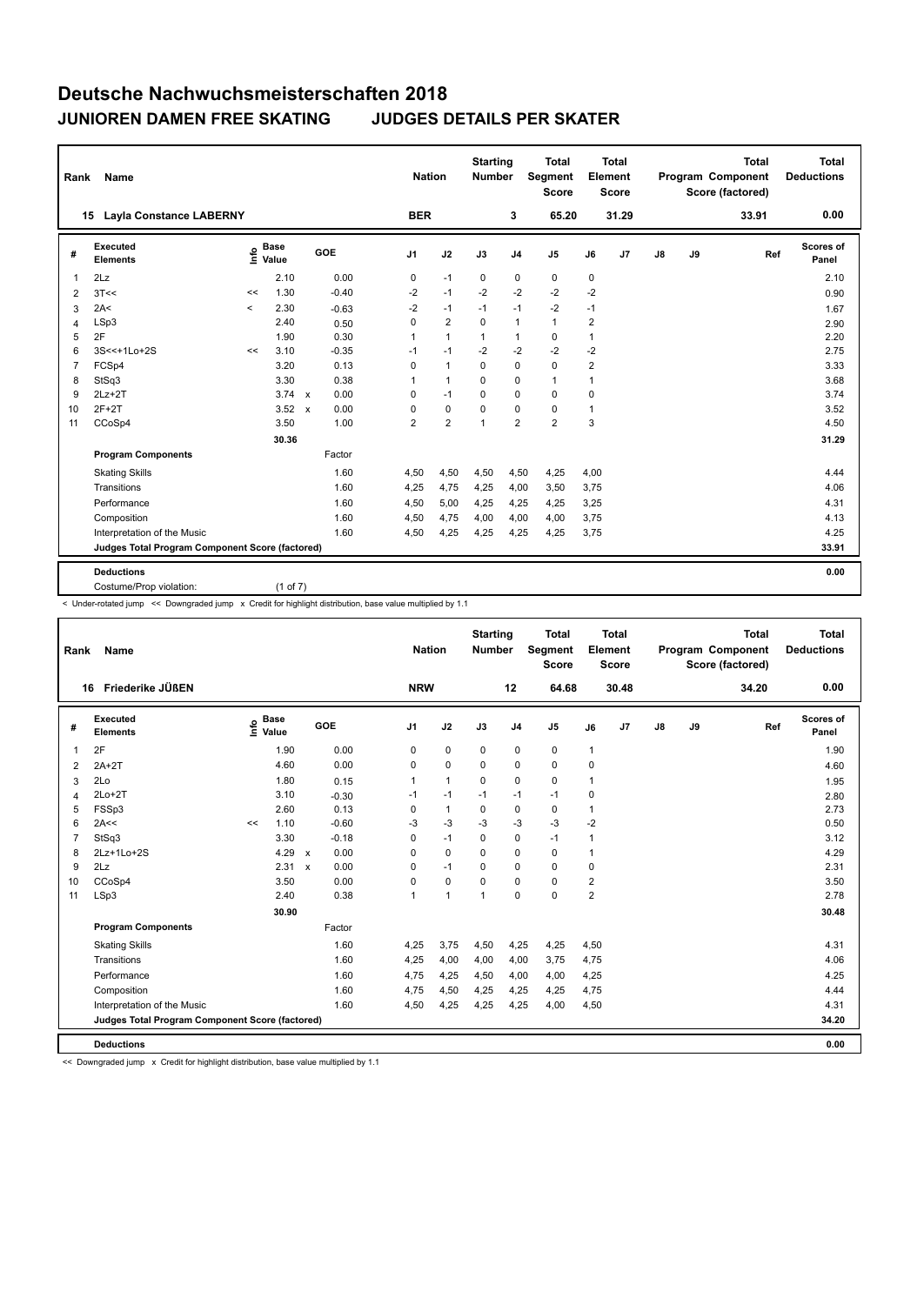| Rank           | <b>Name</b>                                     |    |                                           |                           |         | <b>Nation</b>  |                | <b>Starting</b><br><b>Number</b> |                | <b>Total</b><br>Segment<br><b>Score</b> |      | <b>Total</b><br>Element<br><b>Score</b> |    |    | <b>Total</b><br>Program Component<br>Score (factored) | <b>Total</b><br><b>Deductions</b> |
|----------------|-------------------------------------------------|----|-------------------------------------------|---------------------------|---------|----------------|----------------|----------------------------------|----------------|-----------------------------------------|------|-----------------------------------------|----|----|-------------------------------------------------------|-----------------------------------|
| 17             | Maelle OBERLÄNDER                               |    |                                           |                           |         | <b>BER</b>     |                |                                  | 15             | 61.46                                   |      | 27.34                                   |    |    | 36.12                                                 | 2.00                              |
| #              | <b>Executed</b><br><b>Elements</b>              |    | $\frac{e}{E}$ Base<br>$\frac{E}{E}$ Value |                           | GOE     | J <sub>1</sub> | J2             | J3                               | J <sub>4</sub> | J <sub>5</sub>                          | J6   | J <sub>7</sub>                          | J8 | J9 | Ref                                                   | Scores of<br>Panel                |
| $\overline{1}$ | 3T                                              |    | 4.30                                      |                           | $-2.10$ | -3             | $-3$           | $-3$                             | $-3$           | $-3$                                    | $-3$ |                                         |    |    |                                                       | 2.20                              |
| 2              | 2S<<                                            | << | 0.40                                      |                           | $-0.28$ | -3             | $-3$           | -3                               | $-3$           | $-2$                                    | $-2$ |                                         |    |    |                                                       | 0.12                              |
| 3              | 2A                                              |    | 3.30                                      |                           | $-1.50$ | -3             | $-3$           | $-3$                             | $-3$           | $-3$                                    | $-2$ |                                         |    |    |                                                       | 1.80                              |
| 4              | LSp3                                            |    | 2.40                                      |                           | 0.75    | 1              | $\overline{2}$ | $\mathbf{1}$                     | $\mathbf{1}$   | $\overline{2}$                          | 2    |                                         |    |    |                                                       | 3.15                              |
| 5              | StSq2                                           |    | 2.60                                      |                           | 0.50    |                | $\mathbf{1}$   | 1                                | $\mathbf{1}$   | 1                                       | 1    |                                         |    |    |                                                       | 3.10                              |
| 6              | 2Lz                                             |    | 2.31                                      | $\mathsf{x}$              | 0.00    | 0              | $\mathbf 0$    | 0                                | $\mathbf 0$    | $\mathbf 0$                             | 0    |                                         |    |    |                                                       | 2.31                              |
| $\overline{7}$ | CCoSp3                                          |    | 3.00                                      |                           | 0.25    | 0              | $\mathbf{1}$   | $\mathbf{1}$                     | $\pmb{0}$      | $\mathbf 0$                             | 1    |                                         |    |    |                                                       | 3.25                              |
| 8              | 1A                                              |    | 1.21                                      | $\mathsf{x}$              | $-0.35$ | $-2$           | $-2$           | $-2$                             | $-3$           | $-1$                                    | $-1$ |                                         |    |    |                                                       | 0.86                              |
| 9              | $2Lo+2T$                                        |    | 3.41                                      | $\boldsymbol{\mathsf{x}}$ | 0.00    | $\Omega$       | $\mathbf{1}$   | $\Omega$                         | $\mathbf 0$    | $\mathbf 0$                             | 0    |                                         |    |    |                                                       | 3.41                              |
| 10             | $2Lz+1Lo+2S$                                    |    | 4.29                                      | $\boldsymbol{\mathsf{x}}$ | 0.00    | $\Omega$       | $\Omega$       | $\Omega$                         | $\Omega$       | $\mathbf 0$                             | 0    |                                         |    |    |                                                       | 4.29                              |
| 11             | FSSp3                                           |    | 2.60                                      |                           | 0.25    | 0              | $\overline{1}$ | $\mathbf 0$                      | $\mathbf 0$    | $\mathbf{1}$                            | 1    |                                         |    |    |                                                       | 2.85                              |
|                |                                                 |    | 29.82                                     |                           |         |                |                |                                  |                |                                         |      |                                         |    |    |                                                       | 27.34                             |
|                | <b>Program Components</b>                       |    |                                           |                           | Factor  |                |                |                                  |                |                                         |      |                                         |    |    |                                                       |                                   |
|                | <b>Skating Skills</b>                           |    |                                           |                           | 1.60    | 4,75           | 4,75           | 4,75                             | 4,50           | 4,50                                    | 4,75 |                                         |    |    |                                                       | 4.69                              |
|                | Transitions                                     |    |                                           |                           | 1.60    | 4,25           | 4,50           | 4,25                             | 4,25           | 4,25                                    | 4,50 |                                         |    |    |                                                       | 4.31                              |
|                | Performance                                     |    |                                           |                           | 1.60    | 4,50           | 4,00           | 4,50                             | 4,00           | 4,50                                    | 4,75 |                                         |    |    |                                                       | 4.38                              |
|                | Composition                                     |    |                                           |                           | 1.60    | 4,75           | 4,75           | 4,50                             | 4,50           | 4,50                                    | 4,75 |                                         |    |    |                                                       | 4.63                              |
|                | Interpretation of the Music                     |    |                                           |                           | 1.60    | 4,50           | 4,50           | 4,75                             | 4,00           | 4,50                                    | 5,00 |                                         |    |    |                                                       | 4.56                              |
|                | Judges Total Program Component Score (factored) |    |                                           |                           |         |                |                |                                  |                |                                         |      |                                         |    |    |                                                       | 36.12                             |
|                | <b>Deductions</b>                               |    |                                           | Falls:                    | $-2.00$ |                |                |                                  |                |                                         |      |                                         |    |    |                                                       | $-2.00$                           |

<< Downgraded jump x Credit for highlight distribution, base value multiplied by 1.1

| Rank           | Name                                            |       |                      |              |         |                | <b>Nation</b>  | <b>Starting</b><br><b>Number</b> |                | <b>Total</b><br>Segment<br><b>Score</b> |                | <b>Total</b><br>Element<br><b>Score</b> |               |    | <b>Total</b><br>Program Component<br>Score (factored) | <b>Total</b><br><b>Deductions</b> |
|----------------|-------------------------------------------------|-------|----------------------|--------------|---------|----------------|----------------|----------------------------------|----------------|-----------------------------------------|----------------|-----------------------------------------|---------------|----|-------------------------------------------------------|-----------------------------------|
| 18             | <b>Julia FALKENSTERN</b>                        |       |                      |              |         | <b>BER</b>     |                |                                  | 4              | 61.44                                   |                | 27.94                                   |               |    | 33.50                                                 | 0.00                              |
| #              | <b>Executed</b><br><b>Elements</b>              | Info  | <b>Base</b><br>Value |              | GOE     | J <sub>1</sub> | J2             | J3                               | J <sub>4</sub> | J5                                      | J6             | J7                                      | $\mathsf{J}8$ | J9 | Ref                                                   | Scores of<br>Panel                |
| 1              | 3T<                                             | $\,<$ | 3.00                 |              | $-1.58$ | $-2$           | $-2$           | -3                               | $-3$           | $-2$                                    | $-2$           |                                         |               |    |                                                       | 1.42                              |
| $\overline{2}$ | 2A<                                             | $\,<$ | 2.30                 |              | $-1.00$ | $-2$           | $-2$           | $-2$                             | $-3$           | $-2$                                    | $-2$           |                                         |               |    |                                                       | 1.30                              |
| 3              | 2A<+1Lo+1S                                      | $\,<$ | 3.20                 |              | $-1.00$ | $-2$           | $-2$           | $-2$                             | $-3$           | $-2$                                    | $-2$           |                                         |               |    |                                                       | 2.20                              |
| 4              | FSSp3                                           |       | 2.60                 |              | 0.00    | 0              | $\mathbf 0$    | 0                                | 0              | $-1$                                    | 1              |                                         |               |    |                                                       | 2.60                              |
| 5              | $2F+2T$                                         |       | 3.20                 |              | 0.00    | 0              | $\mathbf 0$    | 0                                | 0              | 0                                       | 0              |                                         |               |    |                                                       | 3.20                              |
| 6              | 2Lo                                             |       | 1.80                 |              | 0.08    |                | 1              | $\Omega$                         | 0              | 0                                       | 0              |                                         |               |    |                                                       | 1.88                              |
| 7              | StSq3                                           |       | 3.30                 |              | 0.38    |                | $\mathbf{1}$   | $\mathbf 0$                      | $\mathbf{1}$   | 0                                       | 1              |                                         |               |    |                                                       | 3.68                              |
| 8              | $2F+2T$                                         |       | $3.52 \times$        |              | 0.00    | 0              | $\mathbf 0$    | $\mathbf 0$                      | $\mathbf 0$    | 0                                       |                |                                         |               |    |                                                       | 3.52                              |
| 9              | 2Lo                                             |       | 1.98                 | $\mathsf{x}$ | 0.08    |                | $\mathbf 0$    | $\mathbf 0$                      | $\mathbf 0$    | 0                                       | $\overline{1}$ |                                         |               |    |                                                       | 2.06                              |
| 10             | CCoSp3V                                         |       | 2.50                 |              | 0.50    | $\Omega$       | $\overline{2}$ | $\mathbf{1}$                     | $\mathbf{1}$   | 0                                       | $\overline{2}$ |                                         |               |    |                                                       | 3.00                              |
| 11             | LSp4                                            |       | 2.70                 |              | 0.38    | 0              | $\mathbf{1}$   | $\mathbf 0$                      | 1              | 1                                       | $\overline{2}$ |                                         |               |    |                                                       | 3.08                              |
|                |                                                 |       | 30.10                |              |         |                |                |                                  |                |                                         |                |                                         |               |    |                                                       | 27.94                             |
|                | <b>Program Components</b>                       |       |                      |              | Factor  |                |                |                                  |                |                                         |                |                                         |               |    |                                                       |                                   |
|                | <b>Skating Skills</b>                           |       |                      |              | 1.60    | 4,50           | 4,25           | 4,25                             | 4,00           | 4,25                                    | 4,00           |                                         |               |    |                                                       | 4.19                              |
|                | Transitions                                     |       |                      |              | 1.60    | 4,50           | 4,00           | 4,25                             | 3,50           | 3,75                                    | 4,00           |                                         |               |    |                                                       | 4.00                              |
|                | Performance                                     |       |                      |              | 1.60    | 4,75           | 4,50           | 4,00                             | 4,25           | 4,00                                    | 4,00           |                                         |               |    |                                                       | 4.19                              |
|                | Composition                                     |       |                      |              | 1.60    | 4,75           | 4,50           | 4,25                             | 4,00           | 4,25                                    | 3,50           |                                         |               |    |                                                       | 4.25                              |
|                | Interpretation of the Music                     |       |                      |              | 1.60    | 4,50           | 4,75           | 4,25                             | 4,00           | 4,00                                    | 4,50           |                                         |               |    |                                                       | 4.31                              |
|                | Judges Total Program Component Score (factored) |       |                      |              |         |                |                |                                  |                |                                         |                |                                         |               |    |                                                       | 33.50                             |
|                | <b>Deductions</b>                               |       |                      |              |         |                |                |                                  |                |                                         |                |                                         |               |    |                                                       | 0.00                              |

< Under-rotated jump x Credit for highlight distribution, base value multiplied by 1.1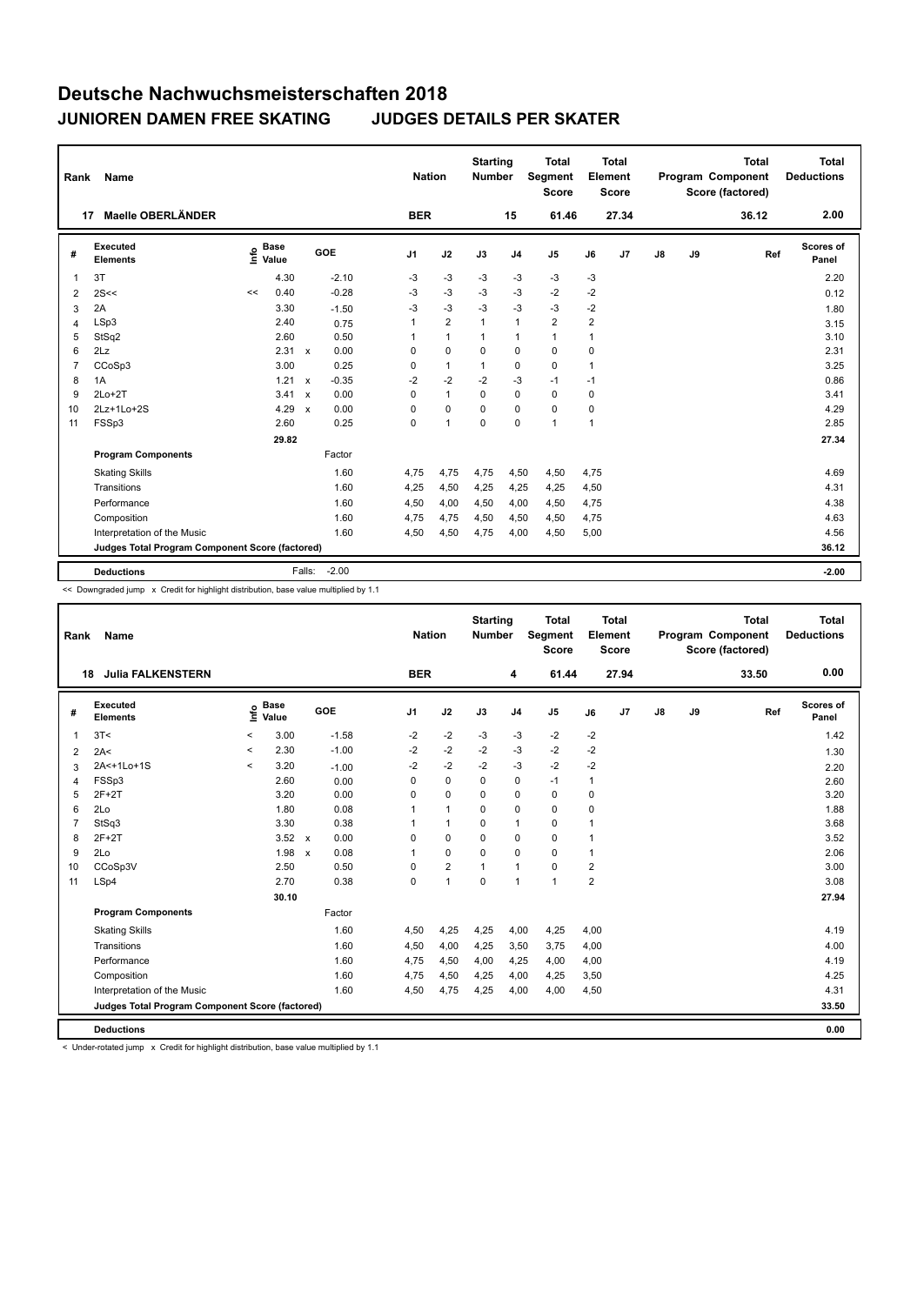| Rank           | Name                                            |         |                      |                           |         | <b>Nation</b>  |                | <b>Starting</b><br><b>Number</b> |                | <b>Total</b><br>Segment<br><b>Score</b> |                | <b>Total</b><br>Element<br><b>Score</b> |               |    | <b>Total</b><br>Program Component<br>Score (factored) | <b>Total</b><br><b>Deductions</b> |
|----------------|-------------------------------------------------|---------|----------------------|---------------------------|---------|----------------|----------------|----------------------------------|----------------|-----------------------------------------|----------------|-----------------------------------------|---------------|----|-------------------------------------------------------|-----------------------------------|
|                | <b>Kaitlin STITZ</b><br>19                      |         |                      |                           |         | B-W            |                |                                  | 11             | 60.05                                   |                | 28.95                                   |               |    | 33.10                                                 | 2.00                              |
| #              | Executed<br><b>Elements</b>                     | ١nfo    | <b>Base</b><br>Value |                           | GOE     | J <sub>1</sub> | J2             | J3                               | J <sub>4</sub> | J <sub>5</sub>                          | J6             | J7                                      | $\mathsf{J}8$ | J9 | Ref                                                   | Scores of<br>Panel                |
| 1              | 3S<                                             | $\prec$ | 3.10                 |                           | $-2.10$ | $-3$           | $-3$           | $-3$                             | $-3$           | $-3$                                    | $-3$           |                                         |               |    |                                                       | 1.00                              |
| 2              | 2A<                                             | $\,<$   | 2.30                 |                           | $-0.50$ | $-1$           | $-1$           | $-1$                             | $-1$           | $\mathbf 0$                             | $-1$           |                                         |               |    |                                                       | 1.80                              |
| 3              | $2F+2Lo$                                        |         | 3.70                 |                           | $-0.90$ | -3             | $-3$           | $-3$                             | $-3$           | $-3$                                    | $-3$           |                                         |               |    |                                                       | 2.80                              |
| 4              | FSSp2                                           |         | 2.30                 |                           | 0.00    | $-1$           | $\mathbf 0$    | $\Omega$                         | $\mathbf 0$    | $\Omega$                                | 0              |                                         |               |    |                                                       | 2.30                              |
| 5              | $2Lz+2T$                                        |         | 3.40                 |                           | 0.00    | 0              | $\mathbf 0$    | $\mathbf 0$                      | $\pmb{0}$      | 0                                       | $-1$           |                                         |               |    |                                                       | 3.40                              |
| 6              | 1A                                              |         | $1.21 \times$        |                           | $-0.50$ | $-3$           | $-3$           | $-2$                             | $-3$           | $-2$                                    | $-2$           |                                         |               |    |                                                       | 0.71                              |
| $\overline{7}$ | 2Lz+2Lo+2T                                      |         | 5.72                 | $\mathsf{x}$              | 0.00    | 0              | $-1$           | $\mathbf 0$                      | $\mathbf 0$    | $\mathbf 0$                             | 0              |                                         |               |    |                                                       | 5.72                              |
| 8              | CCoSp3                                          |         | 3.00                 |                           | 0.25    | 1              | $\mathbf{1}$   | $\Omega$                         | $\mathbf 0$    | $\Omega$                                | 1              |                                         |               |    |                                                       | 3.25                              |
| 9              | StSq2                                           |         | 2.60                 |                           | 0.00    | 0              | $\mathbf 0$    | $\mathbf 0$                      | $-1$           | 0                                       | 1              |                                         |               |    |                                                       | 2.60                              |
| 10             | LSp4                                            |         | 2.70                 |                           | 0.50    | 1              | $\overline{1}$ | $\overline{1}$                   | $\mathbf{1}$   | $\mathbf 0$                             | $\overline{2}$ |                                         |               |    |                                                       | 3.20                              |
| 11             | 2F                                              |         | 2.09                 | $\boldsymbol{\mathsf{x}}$ | 0.08    | 0              | $\overline{1}$ | $\mathbf 0$                      | $\mathbf 0$    | $\mathbf 0$                             | 1              |                                         |               |    |                                                       | 2.17                              |
|                |                                                 |         | 32.12                |                           |         |                |                |                                  |                |                                         |                |                                         |               |    |                                                       | 28.95                             |
|                | <b>Program Components</b>                       |         |                      |                           | Factor  |                |                |                                  |                |                                         |                |                                         |               |    |                                                       |                                   |
|                | <b>Skating Skills</b>                           |         |                      |                           | 1.60    | 4,50           | 3,75           | 4,25                             | 4,00           | 4,25                                    | 4,50           |                                         |               |    |                                                       | 4.25                              |
|                | Transitions                                     |         |                      |                           | 1.60    | 4,25           | 4,00           | 3.75                             | 3.75           | 3.75                                    | 4,25           |                                         |               |    |                                                       | 3.94                              |
|                | Performance                                     |         |                      |                           | 1.60    | 4,50           | 4,00           | 4,00                             | 4,25           | 4,00                                    | 4,00           |                                         |               |    |                                                       | 4.06                              |
|                | Composition                                     |         |                      |                           | 1.60    | 4,25           | 4,25           | 4,25                             | 4,25           | 4,25                                    | 4,25           |                                         |               |    |                                                       | 4.25                              |
|                | Interpretation of the Music                     |         |                      |                           | 1.60    | 4,25           | 4,25           | 4,25                             | 4,00           | 4,00                                    | 4,75           |                                         |               |    |                                                       | 4.19                              |
|                | Judges Total Program Component Score (factored) |         |                      |                           |         |                |                |                                  |                |                                         |                |                                         |               |    |                                                       | 33.10                             |
|                | <b>Deductions</b>                               |         |                      | Falls:                    | $-2.00$ |                |                |                                  |                |                                         |                |                                         |               |    |                                                       | $-2.00$                           |

< Under-rotated jump x Credit for highlight distribution, base value multiplied by 1.1

| Rank           | Name                                            |                                  |              |         |                | <b>Nation</b>            | <b>Starting</b><br><b>Number</b> |                | <b>Total</b><br>Segment<br><b>Score</b> |                         | <b>Total</b><br>Element<br><b>Score</b> |               |    | <b>Total</b><br>Program Component<br>Score (factored) |     | <b>Total</b><br><b>Deductions</b> |
|----------------|-------------------------------------------------|----------------------------------|--------------|---------|----------------|--------------------------|----------------------------------|----------------|-----------------------------------------|-------------------------|-----------------------------------------|---------------|----|-------------------------------------------------------|-----|-----------------------------------|
|                | <b>Carlota BUSTOS-KNOBLICH</b><br>20            |                                  |              |         | <b>NRW</b>     |                          |                                  | 5              | 58.01                                   |                         | 25.40                                   |               |    | 32.61                                                 |     | 0.00                              |
| #              | <b>Executed</b><br><b>Elements</b>              | <b>Base</b><br>e Base<br>⊆ Value |              | GOE     | J <sub>1</sub> | J2                       | J3                               | J <sub>4</sub> | J5                                      | J6                      | J7                                      | $\mathsf{J}8$ | J9 |                                                       | Ref | <b>Scores of</b><br>Panel         |
| 1              | 2Lz                                             | 2.10                             |              | 0.23    | 0              | 0                        | $\mathbf{1}$                     | $\mathbf{1}$   | $\mathbf{1}$                            | $\overline{\mathbf{c}}$ |                                         |               |    |                                                       |     | 2.33                              |
| $\overline{2}$ | 1S                                              | 0.40                             |              | 0.00    | 0              | $\mathbf 0$              | $\Omega$                         | $\mathbf 0$    | 0                                       | $-1$                    |                                         |               |    |                                                       |     | 0.40                              |
| 3              | Α                                               | 0.00                             |              | 0.00    | ٠              | $\overline{\phantom{a}}$ |                                  |                |                                         |                         |                                         |               |    |                                                       |     | 0.00                              |
| 4              | $2Lz+2T$                                        | 3.40                             |              | $-0.15$ | $-1$           | $-1$                     | 0                                | 0              | 0                                       | $-1$                    |                                         |               |    |                                                       |     | 3.25                              |
| 5              | FSSp3                                           | 2.60                             |              | 0.13    | 0              | $\mathbf{1}$             | $\Omega$                         | 0              | 0                                       | $\mathbf{1}$            |                                         |               |    |                                                       |     | 2.73                              |
| 6              | 2A                                              | 3.30                             |              | $-0.63$ | $-2$           | $-2$                     | $-1$                             | $-1$           | $-1$                                    | 0                       |                                         |               |    |                                                       |     | 2.67                              |
| $\overline{7}$ | $2F+1Lo$                                        | 2.64 x                           |              | 0.00    | 0              | $\mathbf 0$              | 0                                | 0              | 0                                       | $-1$                    |                                         |               |    |                                                       |     | 2.64                              |
| 8              | StSq3                                           | 3.30                             |              | 0.25    | 1              | $\mathbf{1}$             | $\Omega$                         | $\mathbf 0$    | 0                                       | $\overline{1}$          |                                         |               |    |                                                       |     | 3.55                              |
| 9              | 2A                                              | 3.63                             | $\mathsf{x}$ | $-1.00$ | $-2$           | $-2$                     | $-2$                             | $-2$           | $-2$                                    | $-1$                    |                                         |               |    |                                                       |     | 2.63                              |
| 10             | CCoSp4                                          | 3.50                             |              | 0.50    | 1              | $\mathbf{1}$             | $\mathbf{1}$                     | $\mathbf{1}$   | 0                                       | 2                       |                                         |               |    |                                                       |     | 4.00                              |
| 11             | LSp1                                            | 1.50                             |              | $-0.30$ | $-1$           | $-1$                     | $-1$                             | $-1$           | $-2$                                    | 0                       |                                         |               |    |                                                       |     | 1.20                              |
|                |                                                 | 26.37                            |              |         |                |                          |                                  |                |                                         |                         |                                         |               |    |                                                       |     | 25.40                             |
|                | <b>Program Components</b>                       |                                  |              | Factor  |                |                          |                                  |                |                                         |                         |                                         |               |    |                                                       |     |                                   |
|                | <b>Skating Skills</b>                           |                                  |              | 1.60    | 4,50           | 4,25                     | 4,25                             | 4,25           | 4,50                                    | 4,00                    |                                         |               |    |                                                       |     | 4.31                              |
|                | Transitions                                     |                                  |              | 1.60    | 4,25           | 3,75                     | 3,75                             | 4,25           | 4,00                                    | 4,00                    |                                         |               |    |                                                       |     | 4.00                              |
|                | Performance                                     |                                  |              | 1.60    | 4,00           | 3,75                     | 4,00                             | 4,00           | 4,25                                    | 3,50                    |                                         |               |    |                                                       |     | 3.94                              |
|                | Composition                                     |                                  |              | 1.60    | 4,00           | 4,25                     | 4,00                             | 4,25           | 4,50                                    | 3,50                    |                                         |               |    |                                                       |     | 4.13                              |
|                | Interpretation of the Music                     |                                  |              | 1.60    | 4,00           | 3,75                     | 4,25                             | 3,75           | 4,25                                    | 4,00                    |                                         |               |    |                                                       |     | 4.00                              |
|                | Judges Total Program Component Score (factored) |                                  |              |         |                |                          |                                  |                |                                         |                         |                                         |               |    |                                                       |     | 32.61                             |
|                | <b>Deductions</b>                               |                                  |              |         |                |                          |                                  |                |                                         |                         |                                         |               |    |                                                       |     | 0.00                              |